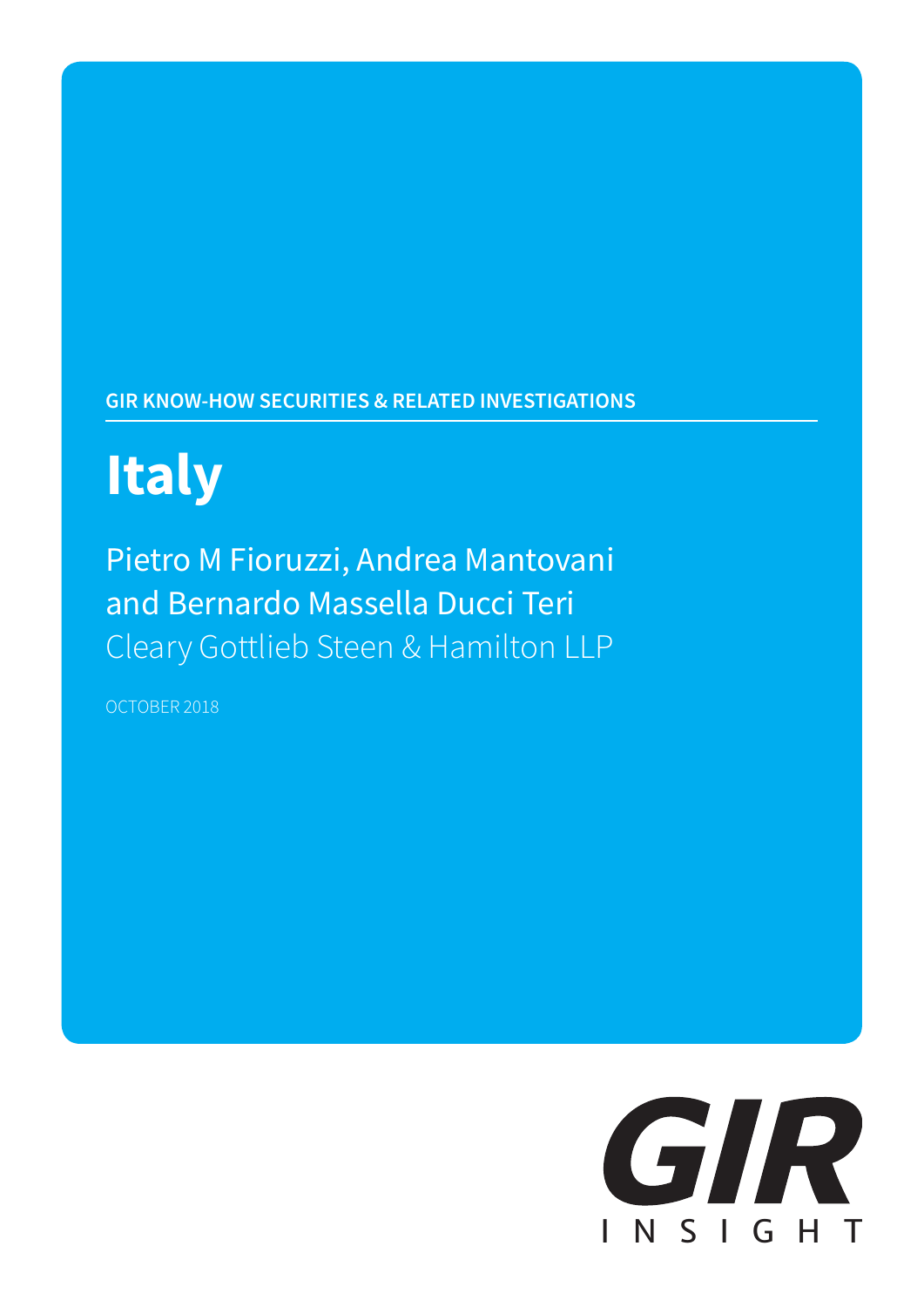# **Regulatory environment**

#### **1 What are your country's primary securities or related law enforcement authorities?**

The Italian securities and exchange commission (Consob) and the public prosecutor are the primary enforcement authorities in Italy in regard to securities or related law.

The Insurance Supervisory Authority (IVASS) and the Bank of Italy also have a role (although more limited) in the enforcement of certain securities and related law. They work closely with both Consob (including on the basis of ad hoc memoranda of understanding) and the public prosecutor.

Additionally, the European Securities and Markets Authority (ESMA) is tasked, inter alia, with fostering supervisory convergence across the European Union and directly supervising credit rating agencies and trade repositories (see chapter on European Union).

The following remarks focus on the activities of Consob and the public prosecutor.

Consob is responsible for regulating and supervising financial markets, enforcing securities laws and issuing the related administrative sanctions.

The public prosecutor is the authority in charge of enforcing criminal law, including those securities law provisions that provide for criminal sanctions.

#### **2 What are the principal violations or legal issues that the securities or related law enforcement authorities investigate?**

Consob's and the public prosecutor's investigative and sanctioning powers concern the following main areas:

- insider trading and market manipulation:
- issuers of securities (eg, public offers of securities, takeover bids, disclosure of price sensitive information, accuracy of financial statements, disclosure of significant shareholdings and shareholders' agreements in public companies, and proxy solicitations);
- broker-dealers and asset managers (eg, licensing, prudential, organisational and reporting requirements, significant shareholdings, conduct of business rules and conflicts of interests);
- stock exchanges and other trading venues as well as central depository systems; and
- credit rating.

Investigative powers and activities of Italian enforcement authorities are heavily influenced by European legislation on securities and derivative markets, such as Regulation (EU) 2014/596 (the Market Abuse Regulation) and Directive 2014/57/EU (the Market Abuse Directive). In this specific respect, while Consob already adopted certain amendments aimed at making Consob's Regulations consistent with the immediately applicable provisions of the Market Abuse Regulation, the Italian legislature has yet to adopt provisions aimed at implementing both the Market Abuse Directive and (not immediately applicable provisions of) the Market Abuse Regulation. In particular, the Italian Parliament has delegated the task of implementing these pieces of EU legislation to the government, which is still in the process of adopting the relevant provisions. In May 2018, a draft of the relevant Legislative Decree was sent to the Italian Parliament for the relevant parliamentary committees to express their opinions on the text of the bill, which were delivered in July 2018.

#### **3 If there is more than one authority involved in a securities or related investigation, how is jurisdiction allocated? What is the interplay between the securities regulator and the public prosecutor?**

Consob is in charge of securities investigations that concern violations subject to administrative sanctions, while the public prosecutor is in charge of securities investigations that concern violations subject to criminal sanctions.

Consob's and the public prosecutor's respective jurisdictions are thus formally independent. However, (i) Consob has a general duty to inform the competent public prosecutor of any facts it ascertains within its supervisory activities that may constitute a criminal offence and (ii) with respect to market abuse violations, the Italian Legislative Decree No. 58 of 24 February 1998 (TUF) sets forth a broader duty of mutual cooperation between public prosecutors and Consob, including, inter alia, exchange of information, documents and data, as well as sharing reports on investigations.

Importantly, certain violations (eg, insider trading and market manipulation) are subject to both criminal and administrative sanctions. This "double sanctioning" system has recently been subject to scrutiny by both European and Italian judges, insofar as it may give rise to potential issues of violation of the double jeopardy principle, which is recognised under the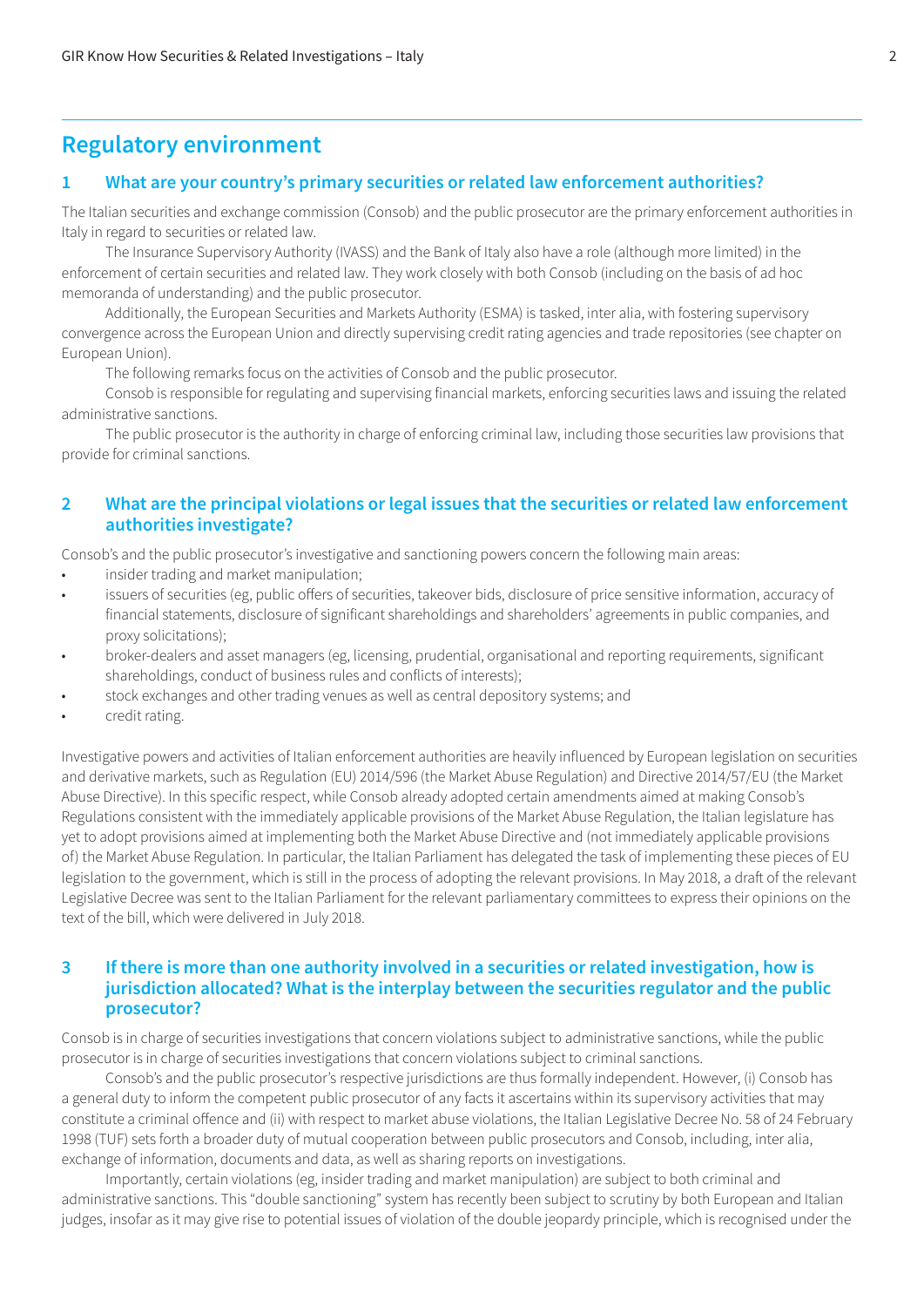European Convention on Human Rights (ECHR), the Charter of Fundamental Rights of the European Union (Charter of Nice) and the Italian Constitution (see also Recital 23 of the Market Abuse Directive).

In Grande Stevens v. Italy (2014), the European Court of Human Rights (ECtHR) found that such a "double sanctioning" mechanism violated the double jeopardy principle. However, in subsequent judgments (eg, A and B v. Norway, judgment of 15 November 2016, applications Nos. 24130/11 and 29758/11), the ECtHR provided a narrower interpretation of the double jeopardy principle in connection with the double sanctioning mechanism, holding that there is no violation of such principle in case dual proceedings are conducted against an individual for the same conduct, provided that such proceedings are closely connected to each other in substance and in time. In a judgment on 6 December 2016, the Court of Milan applied (in our view, with an excessively broad approach) the criteria set forth in the more recent ECtHR case law to a market manipulation case and stated that the application of both criminal and administrative sanctions was not a violation of the double jeopardy principle.

In the meantime, also based on the principle established in the ECtHR Grande Stevens decision, in late 2016 the Italian Court of Cassation had requested preliminary rulings from the Court of Justice of the European Union (ECJ) aimed at clarifying whether article 50 of the Charter of Nice (interpreted in the light of article 4 of Protocol No. 7 to the ECHR, the relevant ECtHR's case-law and national law) precludes the possibility of trying a person in administrative proceedings for market manipulation behaviour for which he or she has already been criminally convicted by a decision that would ordinarily have the force of res judicata. In March 2018, the ECJ rendered its judgment, holding that article 50 of the Charter of Nice precludes "national legislation which permits the possibility of bringing administrative proceedings against a person in respect of unlawful conduct consisting in market manipulation for which the same person has already been finally convicted, in so far as that conviction is, given the harm caused to the company by the offence committed, such as to punish that offence in an effective, proportionate and dissuasive manner" (ECJ, Judgment of 20 March 2018, Garlsson real estate SA et al. v. Consob, Case C-537/16; see also, ECJ, Judgments of 20 March 2018, Enzo Di Puma v. Consob and Consob v. Antonio Zecca, joined Cases C-596/16 and C-597/16; and Luca Menci, Case C-524/15).

While this issue is still far from being finally settled, the ECJ judgments are very important and will likely have a significant impact on the current Italian "double sanctioning" system for insider trading and market manipulation. This appears to be all the more so considering that – unlike the ECHR (which is not part of EU law and whose application is thus not immediate because Italian judges cannot merely disapply Italian laws that they deem to violate ECHR's provisions, but must ask the Italian Constitutional Court to declare them unconstitutional) – article 50 of the Charter of Nice is part of EU law and binding on all member states "when they are implementing Union law" (article 51(1) of the Charter of Nice). Accordingly, as the ECJ held, "[t]he ne bis in idem principle guaranteed by article 50 of the [Charter of Nice] confers on individuals a right which is directly applicable in the context of a dispute" relating to market abuse rules (ECJ, Garlsson real estate SA et al. v. Consob, cit.) and Italian judges may directly disapply Italian rules that breach the provisions of the Charter of Nice.

#### **4 Do the securities or related law enforcement authorities have investigatory powers? Can they bring administrative, civil or criminal proceedings?**

Consob can avail itself of extensive investigatory powers, including the power to:

- (i) interview, or request information, data, or documents from any person informed about the facts under investigation;
- (ii) request existing telephone records;
- (iii) request telephone traffic records;
- (iv) carry out searches;
- (v) carry out on-site inspections;
- (vi) access certain information and data collected by public administrations, including tax records and banking records; and
- (vii) seize those assets that can be subject to confiscation.

Powers under point (ii), (iv) and (vii) above can only be exercised upon the authorisation of the public prosecutor. Such authorisation is required also to exercise powers under (ii) and (v) in relation to entities not subject to Consob's supervision.

Failure to comply with Consob's requests is a violation subject to administrative sanctions and may amount to a criminal offence.

Consob is only entitled to bring administrative proceedings. In fact, (i) securities-related criminal proceedings can be brought only by public prosecutors, and (ii) civil claims for damages can be brought only by the persons who directly suffered the damage (however, with respect to market abuse violations, Consob is entitled to bring civil claims aimed at obtaining compensation for damage caused to the market's integrity within the context of criminal proceedings).

Compared to Consob, public prosecutors have greater powers during investigations. For instance, only public prosecutors can apply precautionary measures and order wiretapping.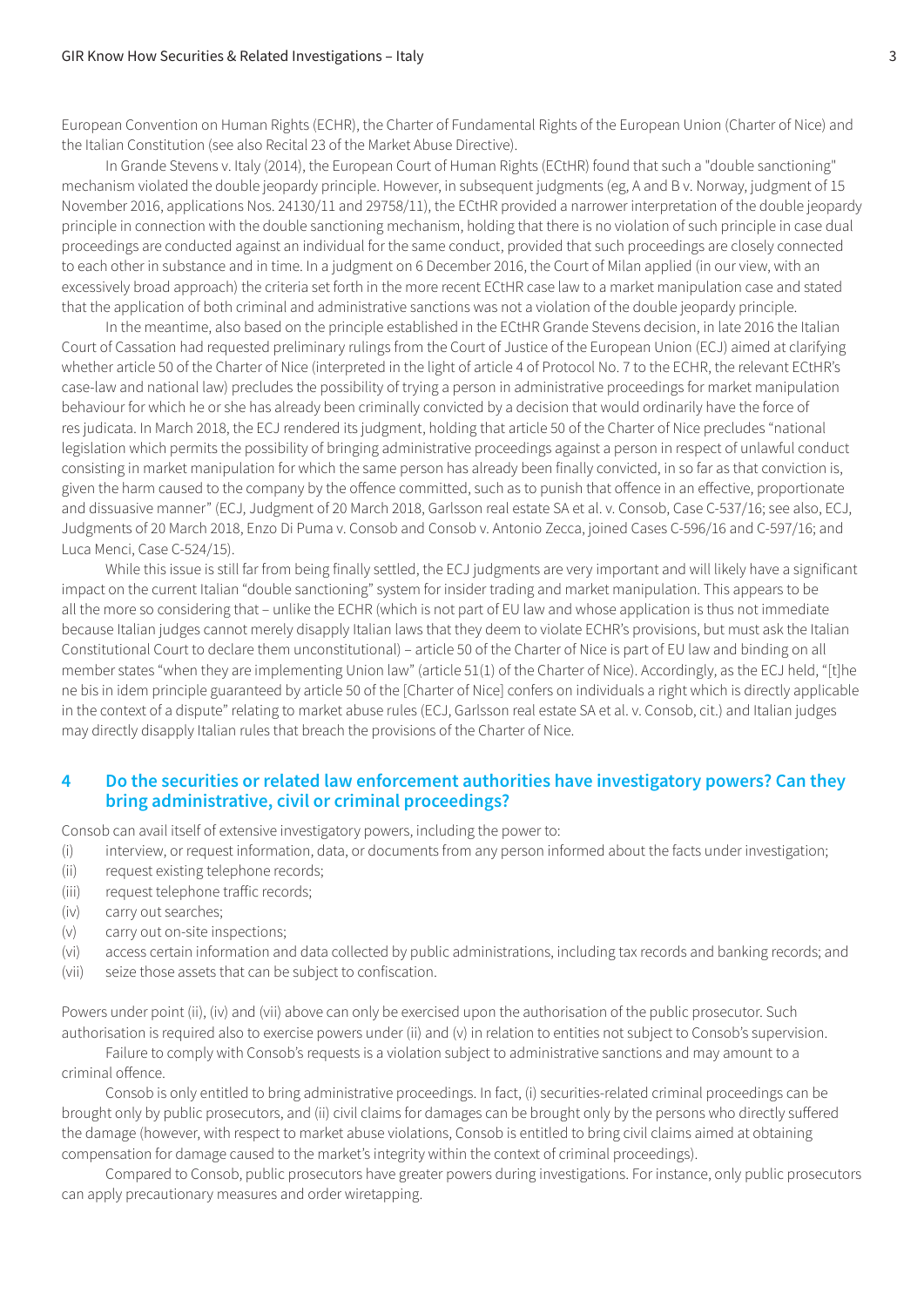#### **5 Are regulatory or criminal securities and related investigations public? Under what circumstances?**

Both Consob's investigations and criminal investigations are secret and information relating thereto may generally not be disclosed to any persons until the investigation is terminated.

As to Consob's administrative proceedings, information on the investigation is made available to the investigated party (but not to the public) when Consob has sufficient facts to bring a case, and a formal letter of charge is sent to the investigated person. Moreover, excerpts of the final sanctioning decisions, which normally include a summary of the relevant findings, are generally published on Consob's bulletin. When so required under the law, Consob also reports the penalties it applies to ESMA (see question 12).

As to criminal proceedings, investigations are secret until the end of the preliminary investigations (except for certain limited acts that the person under investigation has a right to assist in, which are therefore disclosed only to that person but not to the public). Third parties may file a petition with the public prosecutor or the court (depending on whether the investigation is, respectively, ongoing or closed) to access the investigation file. Access may (totally or partially) be granted only to parties that have a qualified interest, which is to be assessed by the public prosecutor or the court. The decision denying access is not subject to challenge. Leakage of information concerning an ongoing investigation to the press is quite common.

#### **6 Are regulatory or criminal securities and related investigations targeted at the company or the individuals involved, or both?**

Whether the investigations are targeted at the legal entities or at the individuals involved depends on the specific facts under investigation.

Administrative sanctions can be imposed on both legal entities and individuals, while criminal sanctions can be imposed only on individuals. However, for certain crimes (including insider trading and market manipulation), quasi-criminal sanctions – that, for breaches of securities law, include monetary sanctions and confiscation of the profits arising from the breach – may be imposed on legal entities under Legislative Decree No. 231/2001. Legal entities may shield themselves from such sanctions if certain requirements are met, including the implementation of a compliance programme adequate to prevent crimes similar in nature to the one that was committed and the establishment of an independent and autonomous internal body having the power to supervise such implementation prior to the relevant crime being committed.

Pursuant to Legislative Decree No. 231/2001, compliance programmes must, inter alia:

- (i) identify the activities that, when performed, may give rise to crimes or facilitate their commission;
- (ii) set forth, with reference to the activities referred to in (i) above, protocols governing procedures for making and executing decisions;
- (iii) set forth such procedures for managing financial resources as may be necessary in order to avoid the commission of crimes;
- (iv) set forth reporting duties with respect to the supervising body;
- (v) set forth disciplinary measures in the case of violations of the compliance programme; and
- (vi) provide adequate measures, processes and procedures to allow employees to report possible crimes.

Whether a compliance programme adopted by a company does shield the company from administrative liability is subject to a case-by-case analysis by criminal courts.

# **Investigation procedure**

#### **7 How do the securities and related law enforcement authorities typically begin an investigation?**

No formal procedure is set forth by Italian law for the beginning of an investigation by Consob or the public prosecutor. Consob typically begins an investigation when it becomes aware of possible administrative violations of securities

laws while exercising its supervisory activities or through the reporting of private parties. Alternatively, Consob may begin an investigation on the basis of reports made by public prosecutors.

In this respect, while, in principle, any person may inform Consob of possible breaches of securities law, the TUF specifically provides, inter alia, that: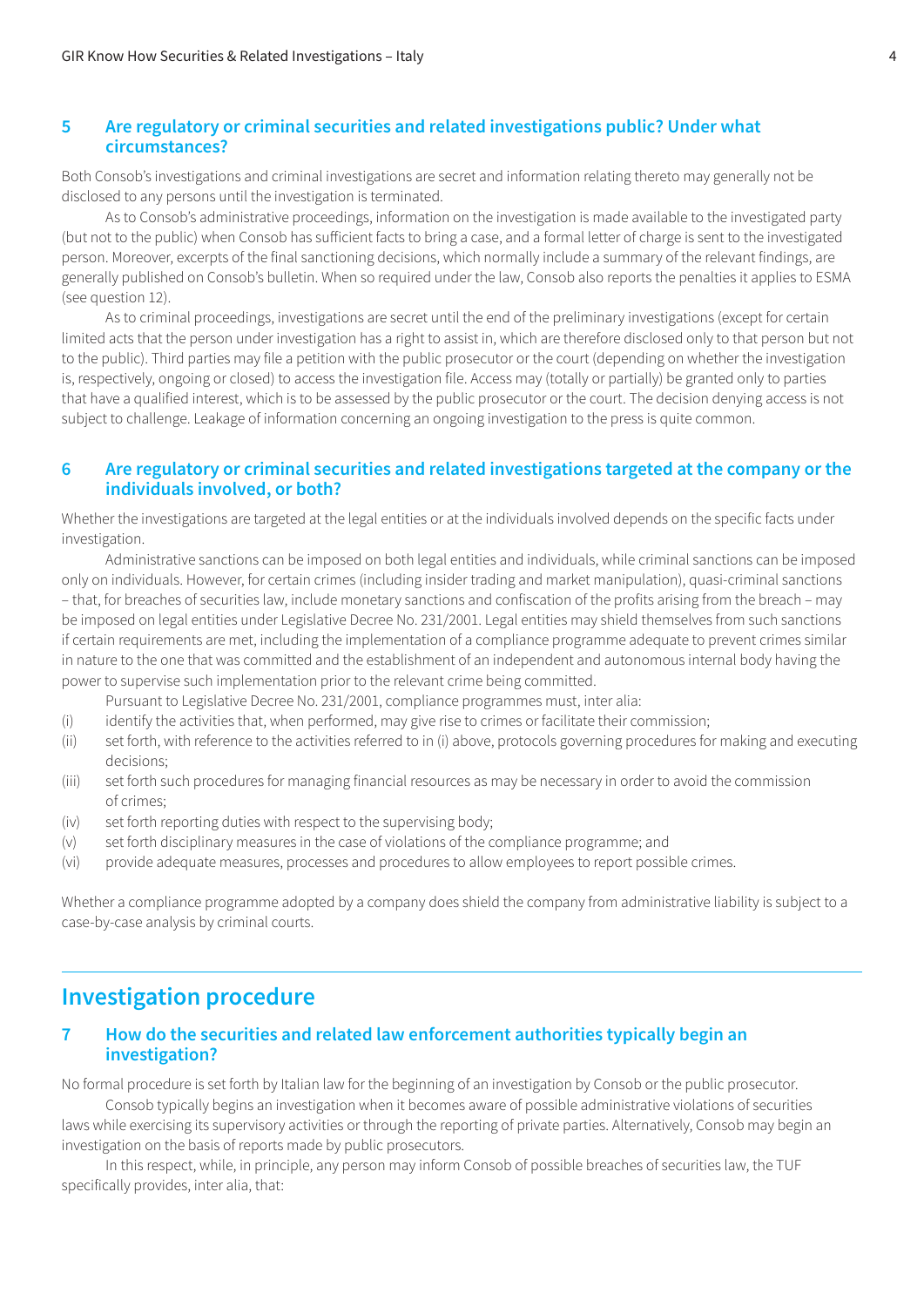- investment firms, asset managers, broker-dealers and stock exchanges must report to Consob any transaction that may reasonably constitute a market abuse violation and have in place appropriate measures to allow their personnel to report to Consob any violations of the applicable rules (see question 11);
- in respect to issuers, both external and statutory auditors must report to Consob irregularities that they have found during their activities. Similar rules apply to external and statutory auditors of investment firms, asset managers and brokerdealers; and
- public prosecutors are requested to report to Consob any information relating to the possible commission of market abuse violations.

Similarly, public prosecutors begin an investigation when they become aware of possible criminal violations of securities laws. Public prosecutors' investigations on securities law breaches are often prompted by information received from Consob, which is under a duty to report to the public prosecutor possible crimes detected while exercising its supervisory powers (see question 3).

#### **8 What level of suspicion of wrongdoing is required for the securities or related law enforcement authorities to begin an investigation?**

Under Italian law, there is no express minimum level of suspicion of wrongdoing required to initiate an investigation.

#### **9 May the securities or related law enforcement authorities conduct dawn raids? Does this depend on the nature and seriousness of the allegations?**

Yes, Consob can conduct dawn raids, but it needs the authorisation of a public prosecutor when the dawn raid involves body searches, onsite searches, or onsite inspections (not involving any searches) concerning persons not subject to Consob's supervision (see question 4). The decision to carry out dawn raids normally does not depend on the nature and seriousness of the allegations.

#### **10 Must the findings of a company internal review be reported to the securities or related law enforcement authorities? When and under what circumstances?**

There is no general provision requiring a company that carried out a spontaneous internal review to voluntarily disclose the findings of potentially unlawful conduct to Consob. The company may, however, decide to do so if it is aware that an investigation is ongoing and wants to take a cooperative approach with Consob. In carrying out internal reviews as well as in deciding whether to disclose the findings, companies will need to take into account, inter alia, (i) Consob's power to request companies to provide documents or information – including documents or information relating to the internal review – (see question 4), (ii) external and statutory auditors' duty to report irregularities to Consob (see question 7), and (iii) the issuers' general obligation to disclose inside information to the public.

#### **11 Are whistleblowers a frequent source of information for securities and related investigations?**

There is no official information on how frequently Consob's investigations benefit from information from whistleblowers, so it is not possible to estimate how often whistleblowers are used.

In any event, the relevance of whistleblowing in Consob's investigations is likely to increase in the near future. Implementation of Directive 2014/65/EU (the MiFID II Directive) by Legislative Decree No. 129 of 3 August 2017 led to the introduction in the TUF of a comprehensive regulation of whistleblowing (both internal and external) in the financial market sector. Regarding external whistleblowing, Consob must ensure confidentiality and protection from retaliatory or discriminatory conduct for whistleblowers. Administrative sanctions are provided for in case of non-compliance with the legislative provisions concerning whistleblowing.

In January 2018, Consob adopted procedures that employees of the supervised entities can use to report to Consob alleged violations of securities laws, including, pursuant to Directive 2015/2392/EU, violations of the Market Abuse Regulation.

#### **12 Describe the typical phases of a securities or related investigation in your country.**

Consob's proceedings typically consist of the following stages:

(i) During the investigation stage of the proceeding, the relevant Consob office exercises its investigation powers (as described in question 4) to ascertain the facts and assess possible breaches of securities law. The investigation phase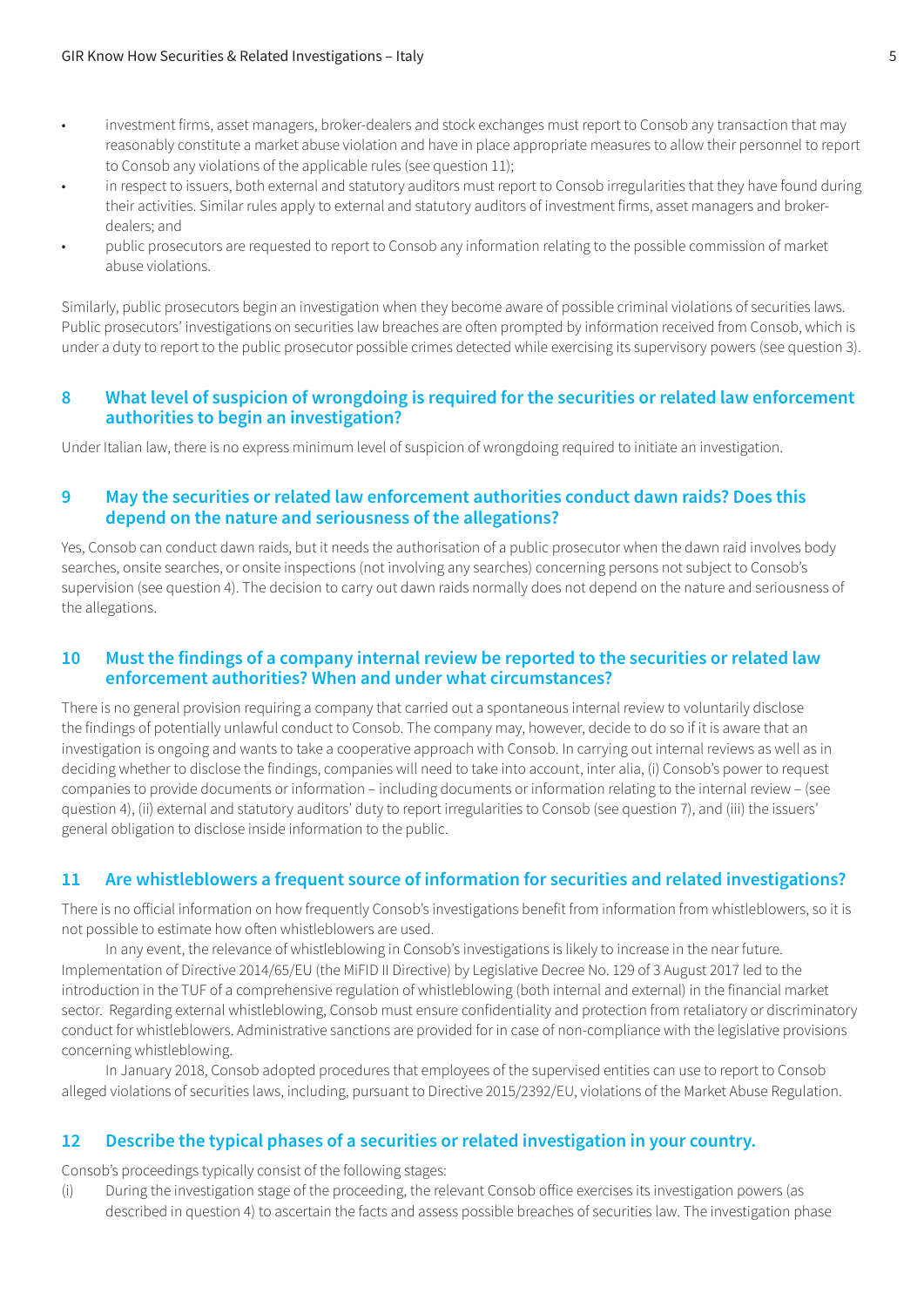does not follow a formal path, and the investigated persons are not entitled to participate in or defend themselves in this stage of the proceeding and are not even informed of the existence of the proceeding.

- (ii) Within 180 days (360 if the investigated person is based abroad) from ascertaining an alleged violation of securities laws, the competent Consob office for the investigation (different from Consob's Sanction Office) must serve upon the investigated person a formal letter of charge describing, inter alia, (a) the supervisory and investigation activities carried out by Consob, (b) the alleged violations, (c) the unit responsible for the proceeding, and (d) the defence powers available to the investigated party. The sanctioning proceeding should be completed within 200 days starting from the 30th day following service of the letter of charge.
- (iii) Within 30 days from the service of the letter of charge (this term can be extended up to additional 30 days upon request), the person under investigation has the right to exercise a series of defense activities, including: (i) filing a statement of defence and the related documentation with Consob's Sanction Office, (ii) requiring a hearing before Consob's Sanction Office to deliver oral arguments, and (iii) accessing the files of the proceeding (including the investigation). Notwithstanding the defendant's right of defence, the defence activities, in the sanctioning proceeding, are carried out pursuant to the principle of fair cooperation between the parties and Consob. Therefore unnecessarily excessive, irrelevant or disordered exhibition of documents by the parties shall be evaluated by Consob as a negative element in assessing the degree of cooperation.
- (iv) After the exercise of the defensive activities described above, Consob's Sanction Office evaluates all the evidence, information and documents of the proceeding and, if it needs further information, may request from the competent Consob's office responsible for the investigation (or to any other Consob office whose support is useful for the case) a report on the defence activities carried out by the investigated person. The report is served upon the investigated person, who may reply within 30 days.
- (v) Consob's Sanction Office has to complete its evaluation, and must send Consob's Board its final report on the case, stating its reasoned conclusion on the existence of the alleged violation and the type and amount of the sanction (if any) to be applied, at least 35 days before the 200-day period under (ii) above elapses. (In the above-mentioned report, Consob's Sanction Office, in the event of non-significant breaches of law, may formulate a reasoned proposal for removing the alleged breaches, as an alternative to the administrative pecuniary sanctions and, furthermore, can set out the measures that have to be adopted for removing those breaches. In such cases, if the measures adopted were such as to remove all the breaches, Consob's Sanction Office takes that into account in its reasoned proposal to the Consob's Board for resolution of the proceedings.)
- (vi) The final report by the Consob's Sanction Office is served upon the investigated person (provided that he, she or it exercised his, her or its right to either file a statement of defence or being heard under (iii) above). The investigated person has the right to reply within 30 days. The principle of fair cooperation between the parties and Consob described under (iii) above applies to this reply, as well.
- (vii) Consob's Board reviews all the documentation of the case and, if it needs further information, may request an additional report to the Sanction Office, to which the investigated person may reply. After that, the Consob's Board rules on the existence of the breach by either issuing a sanctioning decision or dismissing the case.
- (viii) The decision of Consob's Board may be challenged by the defendant before the Courts of Appeals within 30 days (or 60 days if the defendant is based abroad) from the date it is communicated to the defendant.
- (ix) An excerpt of the sanctioning provision is published in the Consob Bulletin after the decision has been notified to the person concerned. Such excerpt must contain, at least: (a) the sources of law that form the basis of the sanctioning proceeding, (b) the alleged facts and the breach of law, (c) a short indication of the proceeding's acts, and (d) Consob's Board decision], with the indication of the person sanctioned, the relevant breach, the type and the severity of the imposed sanction, and the criteria on the basis of which the sanction was determined. In some circumstances (eg, if the publication is disproportionate, puts at risk market stability, or prejudices ongoing investigations), Consob may decide to order that such publication be anonymised, be postponed or excluded altogether. Consob also informs ESMA of the sanctions it applies, as provided under EU laws.

#### **13 What are the mechanisms by which a securities or related law enforcement authority may cooperate and coordinate with authorities outside your jurisdiction?**

The cooperation mechanisms with foreign authorities are generally provided for under either (i) international – either bilateral or multilateral – memorandums of understanding with one or more of those authorities (a list of which may be found here http:// www.consob.it/web/area-pubblica/cooperazione-internazionale), or (ii) EU securities law that governs its relationship with authorities of other EU member states. Some of the most important examples of those instruments are: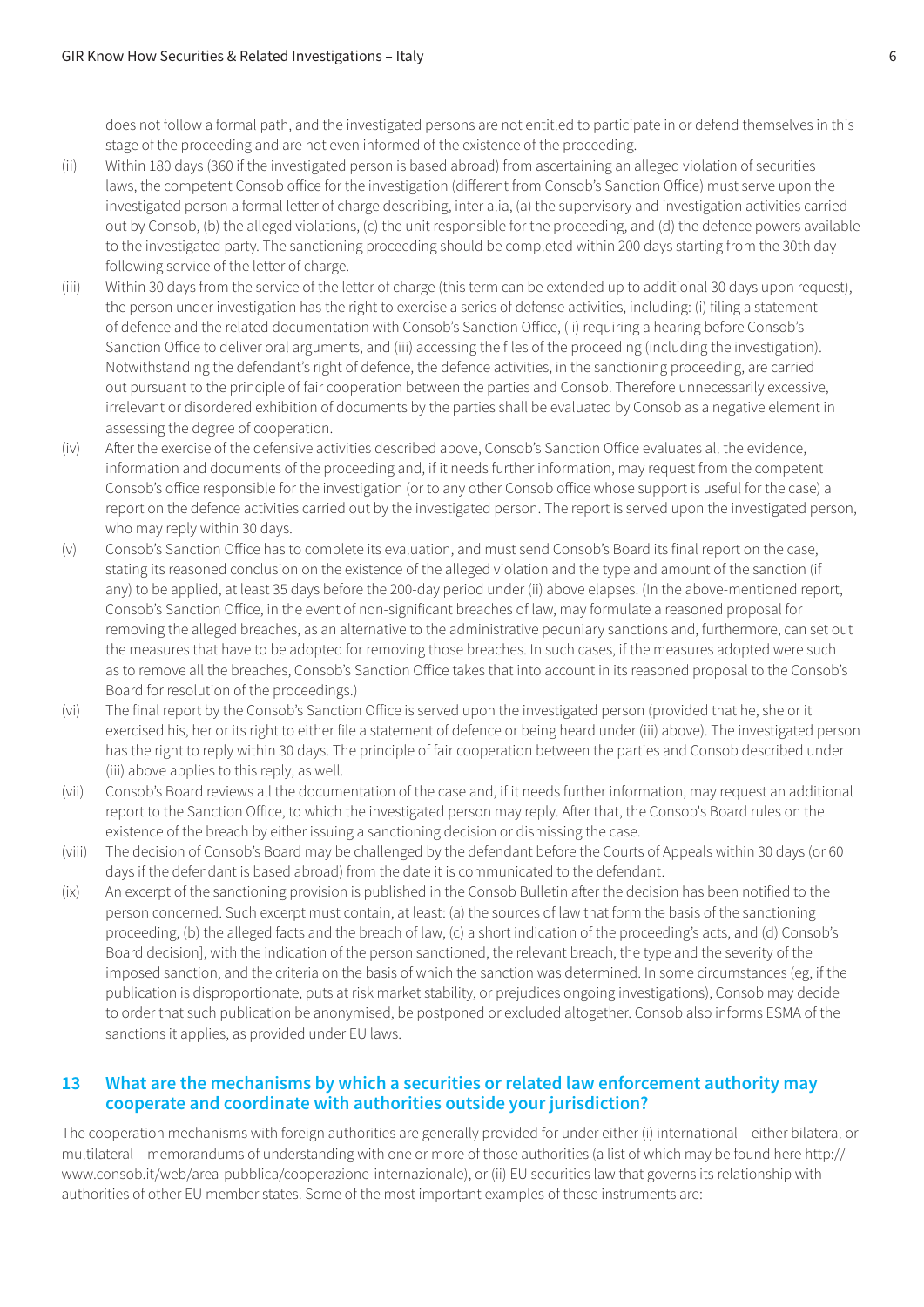- (i) The OICV–IOSCO multilateral memorandum of understanding of May 2002 revised in May 2012 (the OICV–IOSCO MoU), entered into among the securities law authorities of more than 100 states and provides several cooperation mechanisms between them in connection with the enforcement of various kinds of securities law provisions (including market abuse prohibition, offer and sale of securities, reporting requirements and regulation on financial intermediaries, investment companies, investment funds, markets managers, and clearing or settlement operators). In particular, under the OICV-IOSCO MoU, the signatory authorities shall provide each other with the fullest assistance possible to secure compliance with the above-mentioned securities law provisions, including by: providing information and documents held in the files of the requested authority, obtaining information and documents from third parties, and taking statements or testimonies under oath.
- (ii) The ESMA multilateral memorandum of understanding of 29 May 2014 (the ESMA MoU), entered into by 33 securities law authorities, requires the signatory authorities to provide each other the fullest assistance possible in investigation, supervision, and enforcement activities relating to securities and financial markets laws. In particular, under the ESMA MoU, the requested authorities shall give access to documents of any persons, request information from any person, carry out on-site inspection or other investigation activities, provide records of telephone conversations or other communications held by investment companies, and provide data traffic records.
- (iii) The multilateral memorandum of understanding, concluded in April 2018 by the European Supervisory Authorities (EBA, EIOPA and ESMA – the ESAs) on cooperation, information exchange and consultation with the EFTA Surveillance Authority, establishes practical arrangements between the ESAs and the EFTA Surveillance Authority in relation to the adoption of acts by the EFTA Surveillance Authority on product intervention, breach of European Economic Area law, action in emergency situations, mediation, as well as on the adoption of specific opinions, effective within the EEA-EFTA states.
- (iv) The Market Abuse Regulation mandates that all securities law authorities of EU member states cooperate with each other in investigation, supervision and enforcement activities relating to, inter alia, market abuse prohibition, issuers' disclosure requirements, internal dealing and dissemination of investment recommendations. In particular, EU securities law authorities shall exchange information as well as carry out on-site inspections or other investigation activities upon request of other EU securities law authorities. The requested authorities may choose to carry out the requested investigation activities by themselves, allow the requesting authority to participate in such investigation activities or allow the requesting authority to directly carry out those activities.
- (v) The Consob–SEC memorandum of understanding of 3 May 1993 (the Consob–SEC MoU) provides several cooperation mechanisms between Consob and SEC in connection with the enforcement of securities law concerning market abuse, the obligation on issuers to disclose inside information and regulatory duties applicable to financial intermediaries, investment funds, market managers, clearing houses, and other securities market operators (including duties relating to handling, transmitting, and executing orders, managing securities portfolios, settling securities transactions, safeguarding customer securities, and complying with financial or operational requirements). Under the Consob–SEC MoU, the two authorities shall provide access to each other to the information in their respective files, request information or documentation from any person, and carry out on-site inspections and other investigation activities.

Cooperation mechanisms are also set forth in Directive 2014/91/EU on the coordination of laws, regulations and administrative provisions relating to undertakings for collective investment in transferable securities (UCITS) as regards depositary functions, remuneration policies and sanctions, which was implemented in Italy in 2016. Judicial cooperation in criminal matters is governed by European rules, and bilateral or multilateral treaties. Regarding the EU context, Legislative Decree No. 108 of 21 June 2017 implemented Directive 2014/41/EU that, by replacing the "letters rogatory" with a single instrument called the European Investigation Order, provides faster and more efficient means to carry out investigations and obtain evidence in other member states.

#### **14 Will a securities or related law enforcement authority take into account findings by a law enforcement authority outside your jurisdiction in the course of its investigation?**

Under Italian law, there is no limitation for Consob to take into account findings of foreign enforcement authorities in the course of its investigations. However, in order to issue a letter of charge and a sanction, Consob should, in principle, make its own ascertainment and assessment of the facts and should not rely exclusively on how facts have been evaluated by foreign authorities.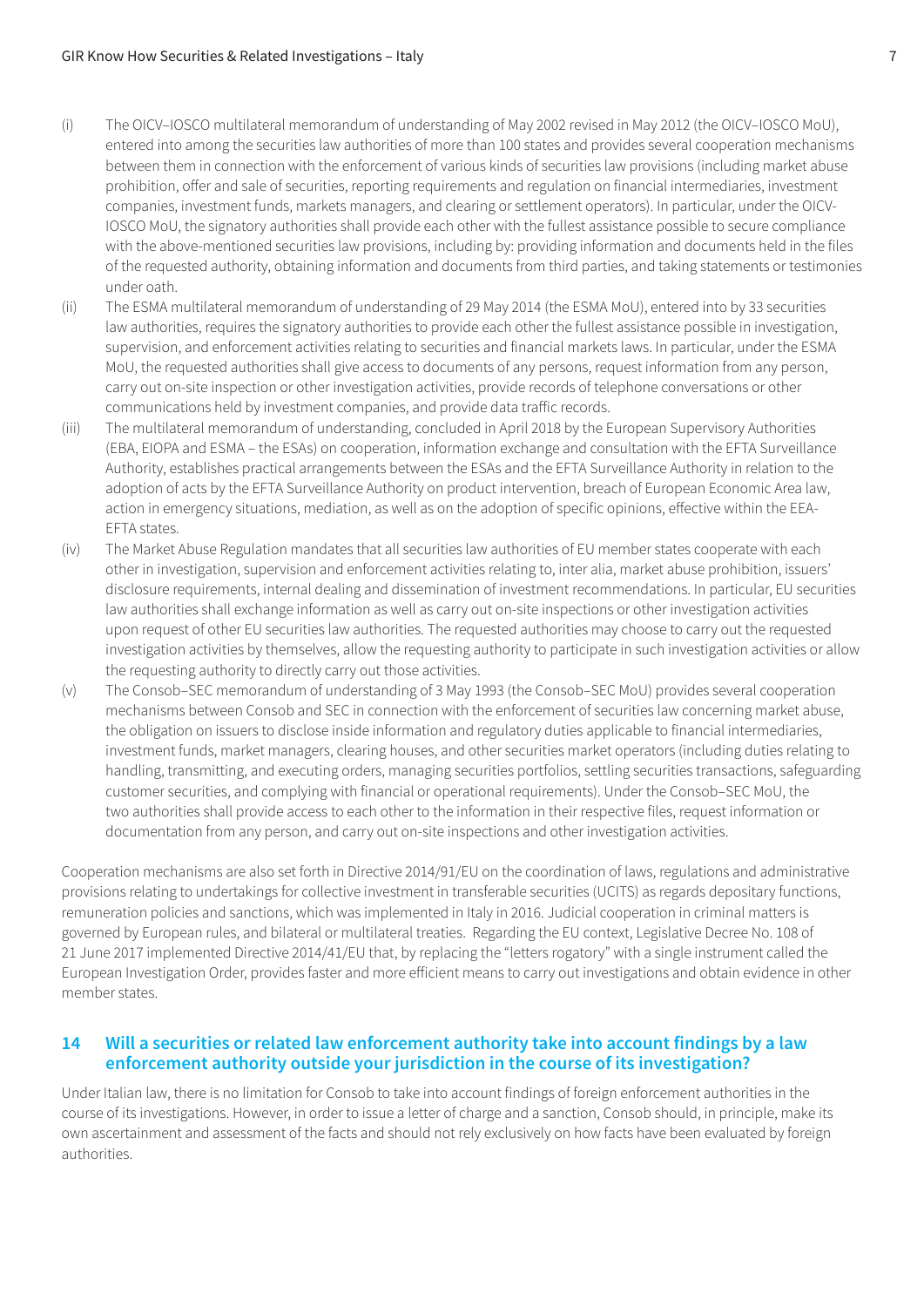# **Document production**

#### **15 What can the securities and related law enforcement authorities require to be produced as part of an investigation? Do the powers of a regulator differ from those of the public prosecutor?**

Consob may require production of: any information, data (including personal data) or documents from anyone who may be informed of the facts or from any other governmental body, existing telephone records or telephone traffic records; as well as data and information included in tax registry office records, national register of accounts and deposits, national register of money-laundering operations and Bank of Italy's central credit register.

Consob's powers concerning document production resemble those attributed to the public prosecutor. However, in Consob's investigations, requests for documentation have a central role, while searches have, in principle, a residual scope of action and seizures may be applied to only a limited list of assets. On the other hand, in criminal investigations, the public prosecutor generally relies on searches to obtain the relevant documentation.

#### **16 Will a litigation hold or will other instruction to preserve documentation need to be issued? When?**

Under Italian law, there is no specific provision allowing or governing litigation holds. However, a litigation hold is by all means advisable. An indirect protection of the documentation relevant for a Consob's investigation may be granted by law provisions that sanction the obstruction to Consob's supervisory functions and, under certain circumstances, the destruction or concealing of documents.

#### **17 Can the securities and related law enforcement authorities request the production of materials protected by attorney-client privilege or work-product doctrine? Can the securities and related law enforcement authorities use protected materials if it obtains them from third parties?**

Legal privilege protects communications exchanged with external counsel and other materials concerning the defence. While communications with external counsel cannot be seized (or otherwise controlled), other materials concerning the defence cannot be seized only when they are still under the control of counsel (and, thus, privilege is waived if they have been delivered to the client or third parties). Authorities may request documents covered by legal privilege, in which case the addressee must assert the privilege. Inspections and searches at the office of external counsel are normally prohibited unless specific requirements are met. Furthermore, external counsel have the right not to testify on matters that they have become informed of because of their professional activities. Disputes over privilege between the authorities and addressees of requests are adjudicated by courts.

Materials obtained in breach of these rules cannot be used by the authorities.

These rules apply to both Consob's and criminal investigations. Despite these rules, the sense of the community of lawyers is that the protection granted by legal privilege in Italy is, as a matter of fact, low.

#### **18 How is confidential information or commercially sensitive information treated by the securities and related law enforcement authorities?**

See question 5. The law does not provide for a specific standard of protection for confidential or commercially sensitive information possessed by the authorities.

#### **19 Can the target of a document request exercise a right not to produce?**

The target of a document request does not have the right not to produce, unless the document is covered by legal privilege (see question 17).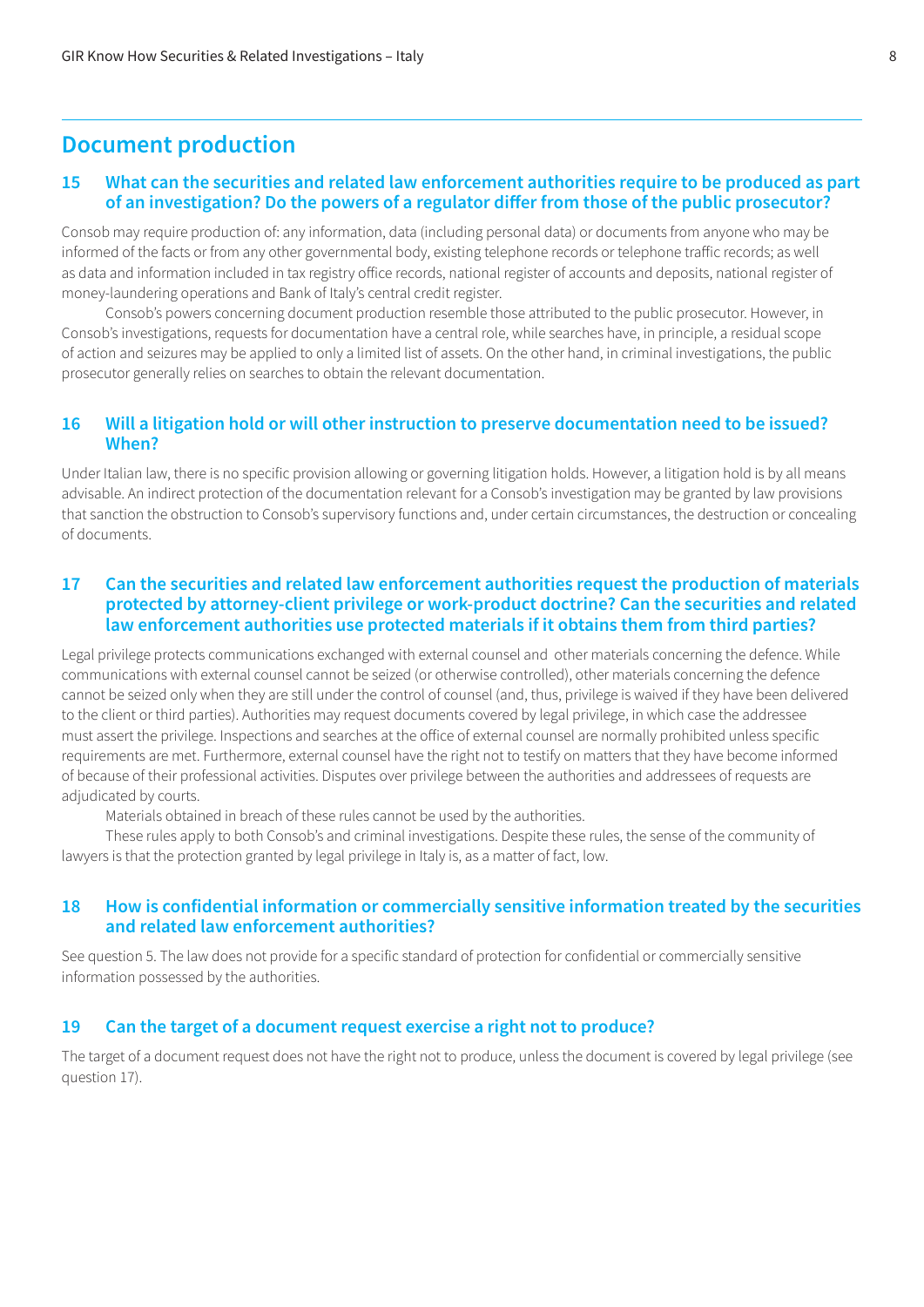#### **20 Do any data privacy or bank secrecy laws restrict the production of materials to a securities or related law enforcement authority in your jurisdiction? An authority outside your jurisdiction? May the company under investigation provide personal or bank customer data on a voluntary basis?**

Consob is allowed to request the communication of materials that may contain personal data protected by privacy law (see question 4). Restrictions set forth by privacy law can be avoided by foreign authorities when they can seek the cooperation of Consob under the international cooperation mechanisms described in question 13 to obtain materials containing personal data.

Legislative Decree No. 51 of 18 May 2018 implemented Directive 2016/680/EU on the protection of natural persons with regard to the processing of personal data by competent authorities for the purposes of the prevention, investigation, detection or prosecution of criminal offences or the execution of criminal penalties, and on the free movement of such data and, inter alia, contains provisions regarding transfers of personal data to third countries or international organisations.

With respect to voluntary production of documents protected by privacy law, as a general rule – and subject to certain requirements depending on each case – persons may use third parties' personal data when this is necessary to pursue their legitimate interest to defend their rights (either in Italy or abroad) without obtaining those third parties' consent and (when the data is not collected directly from the data subjects and the requirements under article 14.5 of Regulation EU 2016/679 are met) even without individually informing them of the data processing.

As far as bank secrecy is concerned, there is no specific provision regulating the matter. Insofar as information in the possession of banks concerns names and other data allowing the identification of clients, employees, or any other natural person, such information falls within the broad definition of "personal data" protected by privacy law and therefore is subject to the same considerations set out above with respect to the use of personal data.

#### **21 Are there any data privacy, bank secrecy or other laws that restrict where documents or other communications may be stored or reviewed for the investigation?**

The target of an investigation must not store documents and other communications protected by data privacy law outside the European Union, unless certain requirements are met (eg, the persons to whom the data relate consent to the data transfer outside the European Union or the transfer abroad is necessary to defend a right in court).

Similarly, securities and related law enforcement authorities must not store documents and other communications protected by data privacy law outside the European Union, unless the requirements set by Legislative Decree No. 51 of 18 May 2018 (which implemented Directive 2016/680/EU) are met (eg, when appropriate safeguards to protect personal data exist or the transfer of the personal data is necessary for the prevention of an immediate and serious threat to public security).

#### **22 Are the securities and related law enforcement authorities able to obtain documents from outside the country?**

Consob's jurisdiction is in principle limited to Italy. However, under international cooperation mechanisms mentioned in question 13, Consob may seek the assistance of foreign securities law authorities in order to obtain documents from outside the country (see question 13 for additional details).

# **Witness interviews**

#### **23 Will the securities and related law enforcement authorities conduct witness interviews? If so, will the interviews be on the record? Will the interviews be made public?**

Consob and the public prosecutor may conduct witness interviews of any person who may be acquainted with the facts. Minutes of the interview must be drafted and must be signed by the witness. With the exception of this communication to the witness him or herself and to the additional limited disclosure mentioned in question 5, the interview and its minutes are covered by professional secrecy and cannot be communicated to any person not involved in the investigations. However, it is possible that they are summarised or quoted in the sanctioning decision issued by Consob, which would be public. Consob may order that its sanctioning decisions are published with redactions to delete the names of individuals mentioned therein when publicity of such names appears to be disproportionate with respect to the seriousness of the facts. The rationale of courts' decisions is published with redactions aimed at hiding the names of individuals or entities mentioned therein (access to full text is governed by the same rules governing access to the investigation file – see question 5).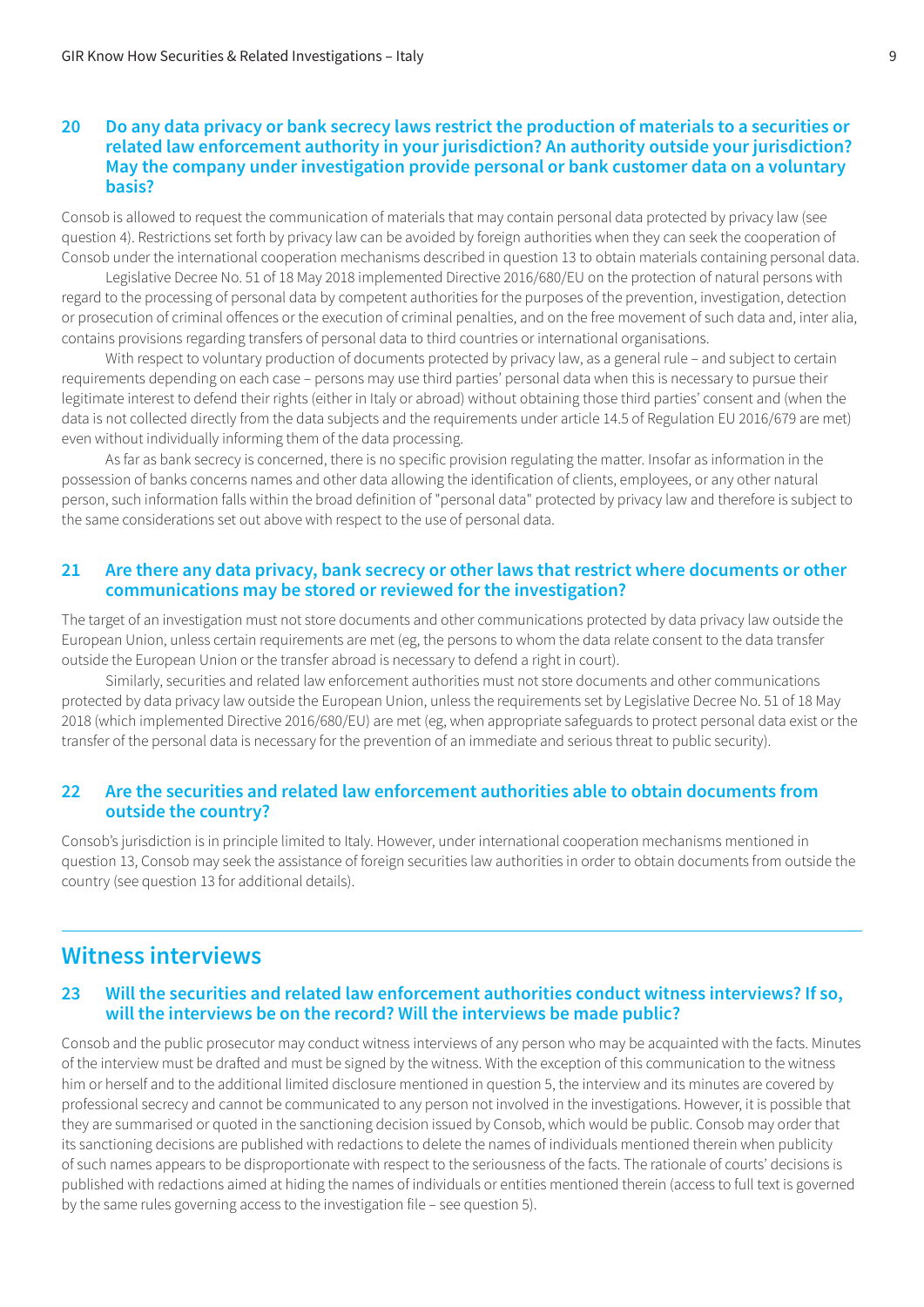#### **24 Can witnesses exercise a right not to testify? Will any adverse inference be drawn if they do so?**

Witnesses are entitled to abstain from testifying (before both Consob and the public prosecutor) only in the limited cases in which such an abstention is allowed under the Italian Code of Criminal Procedure, including if the witnesses are close family members of the person under investigation, are requested to testify on matters covered by professional, confessional or office privilege (including privilege granted to lawyers, journalists, physicians and clergymen), or are requested to testify on matters covered by public office privilege or state secrecy privilege. In such cases, no adverse inference against the party under investigation may be drawn.

#### **25 Do witnesses receive separate counsel? Who provides counsel for witnesses?**

There are no specific provisions under Italian law governing, prohibiting or mandating legal advice to witnesses in the context of Consob or criminal investigations. Counsel may be present when witnesses are interviewed by Consob, and are not present when witnesses are interviewed in the context of criminal investigations. As a general rule, counsel are appointed by the individuals who need advice.

# **Advocacy**

#### **26 Can the target of a securities or related investigation challenge the investigation in court while the investigation is ongoing?**

Targets of securities or related investigation are not entitled to challenge the investigation while it is ongoing.

#### **27 What opportunity will there be to respond to a securities or related law enforcement authority's theories or allegations prior to the authority bringing charges?**

During the investigations, there may or may not be opportunities to respond to the theories or allegations of the authorities. The opportunity to respond to the theories or allegations generally arises when public prosecutors apply or request the court to apply preventive measures against the target of the investigation. The target of the investigation, in any event, may ask to be heard and file statements and documents.

In criminal investigations, the target of an investigation has the right to be heard by the prosecutor after the investigation is completed or if precautionary measures are applied.

As regards Consob's investigations, see question 12.

#### **28 What form does the advocacy with a security or related law enforcement authority typically take?**

The right of defence may be exercised in several forms (filing of statements and documents, examination of the file of the authorities to the extent it is accessible, etc), none of which may be deemed typical. Informal communications with the authorities are frequent and may play a significant role. Specific forms are required to challenge certain specific orders issued during the investigation phase (such as, for example, preventive seizure orders).

As specifically regards Consob's proceedings, see question 12.

#### **29 Are statements or advocacy positions taken by an investigated party during the investigation process deemed admissions and binding in future proceedings? Would such statements be made public?**

Statements by the investigated party (which has the right to abstain from answering questions made by the authorities) and advocacy positions may be deemed admissions. They are not formally – but may as a matter of fact and depending on the circumstances be – binding in future proceedings.

A party's statements and advocacy positions are not made public, but it is possible that they are summarised or quoted in the sanctioning decision issued by Consob. Consob may order that its sanctioning decisions are published with redactions to delete the names of individuals mentioned therein when publicity of such names appears to be disproportionate with respect to the seriousness of the facts. The rationale of courts' decisions is published with redactions to delete the names of individuals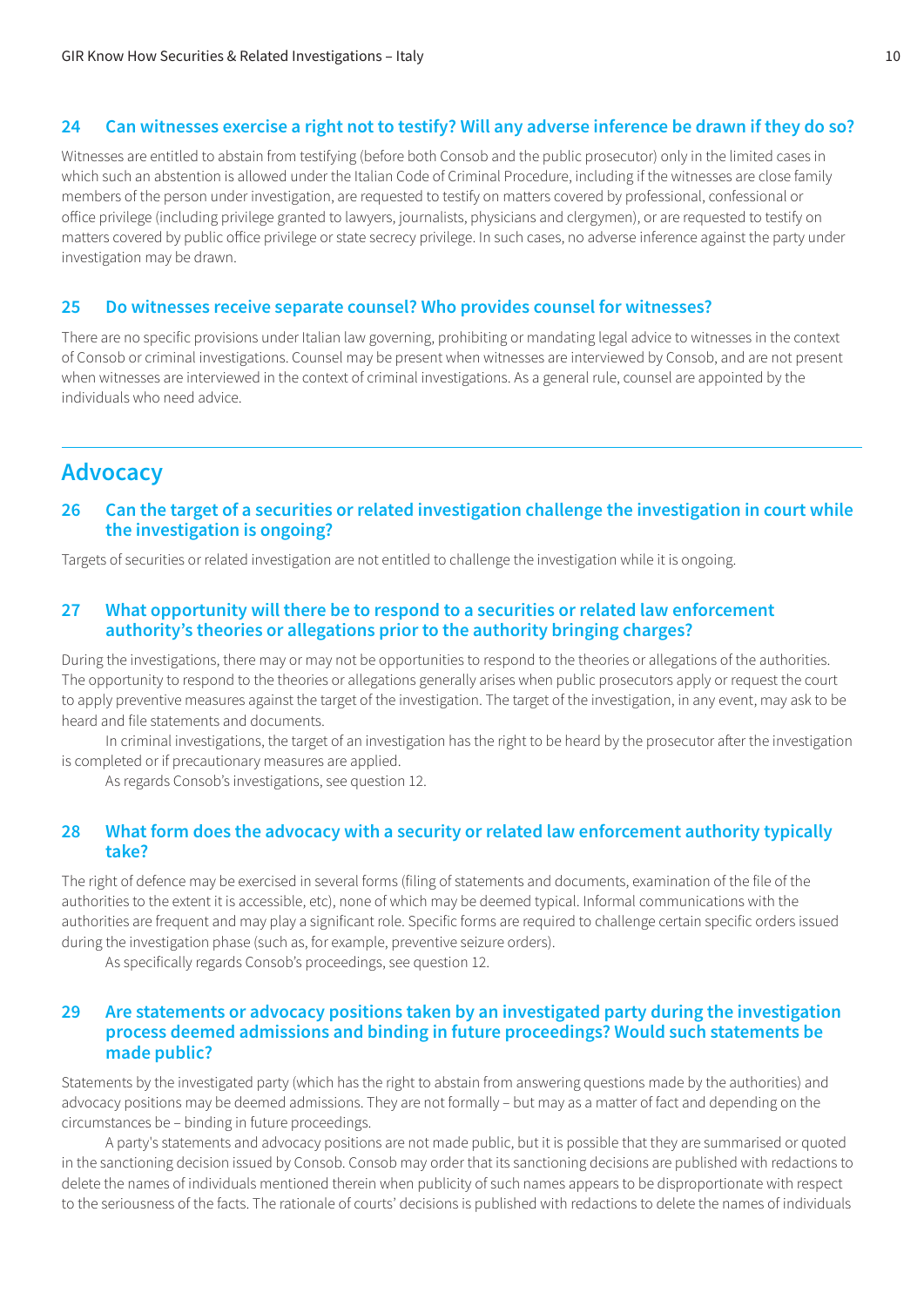or entities mentioned therein (access to the full text is governed by the same rules governing access to the investigation file – see question 5).

# **Timing**

#### **30 What is the limitation period for charges for securities and related violations?**

The limitation period is five years for violations that are not crimes. For crimes, the limitation period is equal to the longer of (i) the maximum penalty applicable for the crime and (ii) six years for felonies or four years for misdemeanours.

#### **31 When does the limitation period begin to run?**

The limitation period generally begins to run from the day on which the violation is committed.

#### **32 What can suspend the running of the limitation period? Can the securities and related law enforcement authorities request a tolling agreement?**

For violations that are not crimes, the limitation period starts to run again from the beginning every time Consob serves on the offender an act aimed at ascertaining a violation or issuing a sanction (including the letter of charge and the sanctioning decision).

For crimes, the limitation period starts to run again from the beginning under specific circumstances, including when the authorities serve on the offender certain orders identified under the law (generally those that apply preventive measures or raise charges), provided that in no event the limitation period may be extended for more than 25 per cent of the original period (eg, if the original limitation period is six years, the limitation period cannot exceed 7.5 years even if multiple interrupting events occur).

Under specific circumstances – which are less common than those that cause the limitation period to start running again from the beginning and include, for example, letters rogatory and the defendant's counsel "legitimate impediment" – the limitation period may also be suspended.

Tolling agreements are not allowed. The person under investigation may, however, waive the limitation period after such period has expired.

#### **33 How long does a securities or related investigation typically take?**

There is no public information on the average duration of Consob's investigations. The investigation stage of the proceeding prior to the notification of the letter of charge (see point (i) of question 12) usually takes from two to 18 months, while the following stage from the notification of the letter of charge to the issuance of the final decision by Consob (see points (ii)–(vii) of question 12) should inormally not exceed 230 days.

The public prosecutor must complete the investigations within six months and can be authorised by the court to continue the investigations for a maximum of (depending on the nature of the crime allegedly committed and the complexity of the investigation) three additional six-month periods.

# **Resolution**

#### **34 What is the process for closing an investigation if the investigation does not reveal a violation of securities or related laws? Will the securities or related law enforcement authorities provide written confirmation that the investigation is closed without action?**

If the competent Consob's office closes the investigations before sending a formal letter of charge, it dismisses the case without informing the investigated party that the investigation was initiated and subsequently dismissed. If, however, the competent Consob office delivers a letter of charge and starts a formal sanctioning proceeding, the person under investigation will be informed of Consob's Board's decision dismissing the charges.

The public prosecutor must, at the end of the investigation, request the court to allow the case to either proceed to trial or be closed. If the public prosecutor requests the court to allow the case to be closed, the court may approve the request, order further investigations, or order the public prosecutor to proceed with formal charges to be discussed in a hearing (at the end of which a decision on whether to proceed to trial will be taken).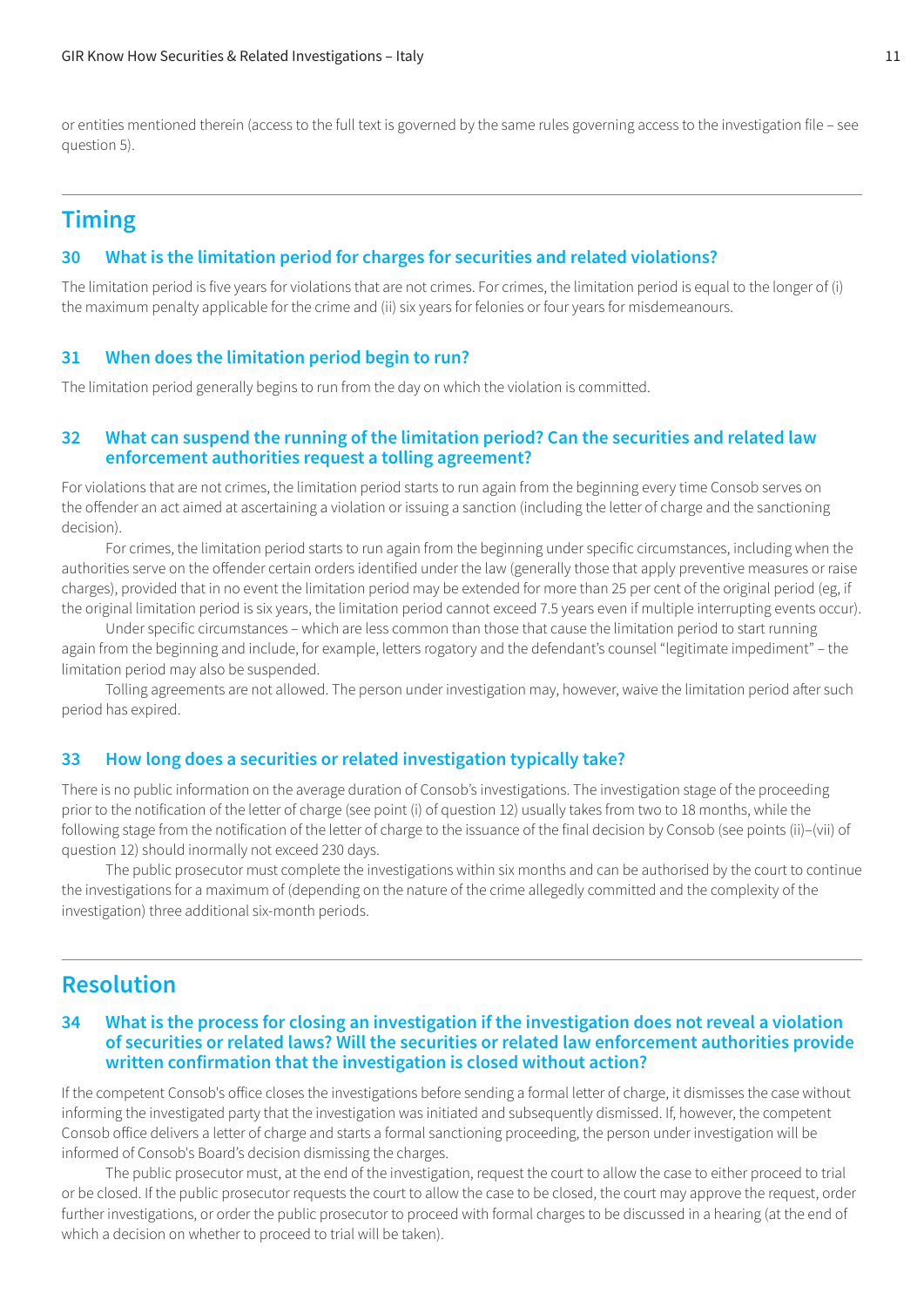#### **35 How will the resolution or settlement process be initiated?**

Consob's resolution proceedings relating to charges of securities law violations start when the Consob Sanction Office serves upon the investigated person a letter of charge (see point (ii) of question 12).

For criminal investigations, the resolution process starts when, at the end of the investigation, the public prosecutor requests the court to allow the case to either proceed to trial or be closed.

There is no provision under Italian law allowing Consob to enter into settlement agreements with persons under investigation.

However, with respect to breaches of certain limited securities law provisions (which do not include, inter alia, market abuse and other major securities law offences) investigated by Consob, the offender may discretionally elect (without Consob's consent) to settle the violation by paying an amount equal to twice the minimum penalty provided for under the applicable sanctioning provisions, within 30 days from the delivery of the letter of charge, provided that the offender did not avail himself of this option in the previous 12 months. Additionally, if the offender's violation did not cause significant damage or danger, Consob may discretionally elect (without the offender's consent) not to apply the sanctions provided for under the applicable sanctioning provisions, but to order him to remove the breaches by carrying out specific actions within a specific period of time. Failure to comply with Consob's order would result in the application to the offender of the sanction provided for the initial breach being increased by up to one-third.

Crimes that would be punished with monetary sanctions or imprisonment for a period not longer – based on the particulars of the case and a one-third reduction – than five years (insider trading and market manipulation would generally be covered) can be settled during the investigations through a plea bargain. The plea agreement must set forth a penalty to be applied to the target of the investigation, is entered into by and between the target of the investigation and the public prosecutor, and is subject to scrutiny by the court. The court assesses, inter alia, whether the penalty is adequate in light of the circumstances of each case.

#### **36 Who decides whether to proceed with charges and what charges to select?**

The Director of the Consob Investigating Unit in charge of the investigation and Consob's General Director are jointly competent to decide whether to proceed with formal charges and to select the charges to proceed with.

In case of criminal investigations, the public prosecutor decides whether to proceed with charges and what charges to select. The choice of the public prosecutor is subject to scrutiny by the court. If the public prosecutor asks the court to allow the case to proceed to trial, the court may order the case to be closed, approve the request and amend the charges, or order further investigations. Also, the request to allow the case to be closed is subject to scrutiny by the court (see question 34).

#### **37 What factors would a securities or related law enforcement authority consider in selecting charges and the severity of any penalty or fine?**

To select charges to proceed with, Consob shall identify the factual and legal elements of the case and evaluate which sanctioning provision (if any) would apply when those elements are present.

If Consob's officers conclude that there are elements sufficient so as to believe that a violation was committed, they have a duty to bring charges and cannot refrain from doing so.

Only with respect to breaches of certain limited securities law provisions (which do not include, inter alia, market abuse and other major securities law offences), Consob's officers must evaluate whether those breaches caused damage to the investors' protection, to the market for corporate control, to the financial markets or to the exercise of its supervision activities, and, if this is not the case, they cannot proceed with charges. However, also in this case, the decision not to bring charges is not discretionary upon Consob's officers, but is a duty when they have ascertained that the above-mentioned circumstances occurred.

As to the severity of the penalty, the Consob Sanction Office and Consob Board shall take into account several factors when respectively proposing and applying sanctions, including: the severity and duration of the breach, the degree of liability of the offender, the financial capacity of the offender, the profits gained or losses avoided by the offender, the damage caused to third parties, the level of cooperation of the offender with Consob and previous breaches of securities law by the offender after the breach itself, in order to avoid its repetition in the future.

With respect to the amount of penalties, the Consob Sanction Office and Consob Board shall refer to the relevant turnover, using the offender's annual turnover for the last financial year in which the financial statement has been approved. The means of calculating the relevant turnover are in an annex attached to the Consob Regulation on Sanctioning Proceedings.

Similar principles apply in case of criminal violations.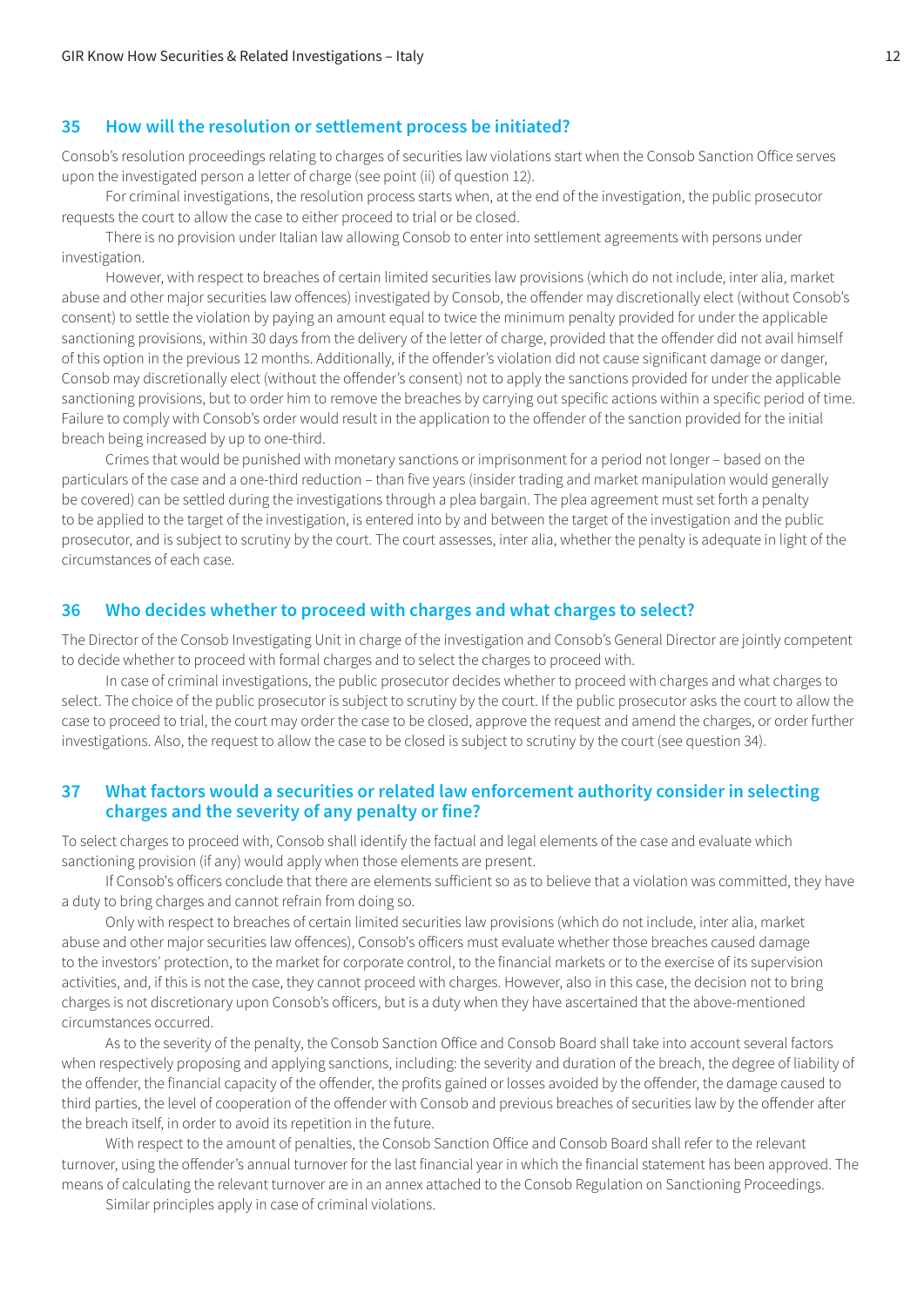#### **38 What remedies can the securities or related law enforcement authorities consider? How are penalties calculated?**

A broad range of remedies is available for breaches of securities law provisions. The main remedies (that, depending on the specific breach and the circumstances of each specific case, may be applied either jointly or severally) are:

- imprisonment of the offender (only for crimes);
- monetary sanctions against the offender;
- disqualification of the offender from maintaining or taking offices as a member of the management or supervisory board of asset managers, broker-dealers, stock exchanges, audit firms, issuers or companies belonging to the same group of issuers or of other private companies;
- in case of market abuse violations, disqualification of the offender from owning a significant shareholding in asset managers, broker-dealers and stock exchanges;
- in case of market abuse violations, an order to asset managers, broker-dealers, stock exchanges, issuers and audit firms not to avail themselves of the services of the offender;
- in case of market abuse violations, suspension of the offender from exercising his or her professional activity;
- in general, disqualification of the offender from exercising specific professions, businesses or jobs that require an authorisation from public administration if he committed the offence exploiting his or her profession, business or job;
- in case of market abuse violations committed in the interest of or for the benefit of a company, monetary sanctions against the company in which the offender works as a director, manager, legal representative or employee (see question 6);
- confiscation of the profits made by the offender, the products of the violation and the goods and assets used to commit it;
- in case of market abuse violations, compensation for the damages caused to the markets as a result of the violation;
- in limited cases, as an alternative to the above penalties, order for the offender to remove the breaches by carrying out specific actions within a specific period of time (see question 35);
- disclosure to the public of the sanctioning decision; and
- in the case of minor breaches which are no longer effective, as an alternative to monetary sanctions, Consob may apply the penalty of a public disclosure of the breach committed and of the identity the offender.

As to the calculation of penalties, see question 37.

#### **39 Do illegal profits have to be disgorged, and if so, how are they determined?**

Profits made by the offender as a result of securities law violations and the products of such violations have to be disgorged. Profits consist of the economic benefit or advantage gained by the offender as a direct result of the offence; products consist of the things that were created, manufactured, modified or purchased through the offence (eg, securities in the case of insider trading offences).

If it is not possible to confiscate the above-mentioned profits or products (eg, because they have been destroyed, sold, lost or moved outside the jurisdiction), money, goods or other assets having a value equal to them can be confiscated.

#### **40 Can criminal charges be brought against companies in your jurisdiction for violations of securities and related laws?**

As described in question 6, criminal charges can be brought only against natural persons under Italian law. However, under Legislative Decree No. 231/2001, companies can be charged with 'quasi criminal' liability when crimes such as insider trading or market manipulation are committed in their interest or for their benefit by their directors, managers, legal representatives or employees (in such cases, sanctions for the company would be monetary, profits arising from the offence would be confiscated and the judgment would be published). Additionally, criminal courts may request companies to pay an amount equal to the penalty inflicted to their directors, managers, legal representatives or employees who committed a crime in breach of their duties or in the interest of the company and failed to pay the relevant penalty.

Although liability under Legislative Decree No. 231/2001 is considered administrative in nature, infringements are investigated by public prosecutors and adjudicated by criminal courts, in parallel with the prosecution of the individuals' related crimes and in accordance with the code of criminal procedure.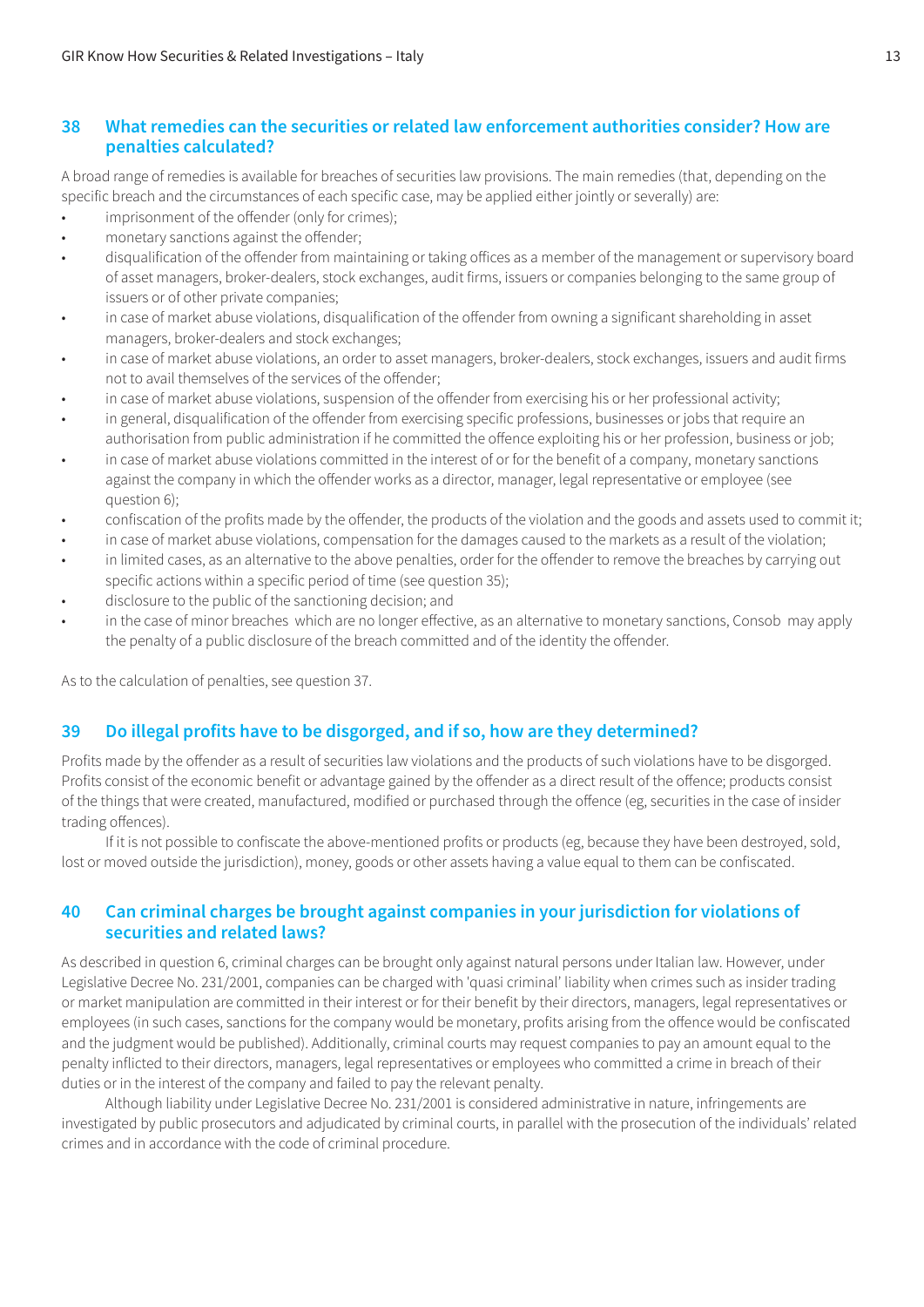#### **41 Will the securities and related law enforcement authorities provide a reduced penalty for cooperation? What standard will the authority use when taking into account any cooperation?**

The cooperation of the offender is one of the factors that must be taken into account when determining the amount of the penalty to apply (see question 37). Standards to be followed are not expressly established.

#### **42 Are deferred prosecution agreements or non-prosecution agreements permitted?**

Deferred prosecution or non-prosecution agreements are not permitted.

#### **43 Will a court need to approve the settlement agreement with a securities or related law enforcement authority?**

See question 35.

#### **44 If a settlement occurs, will an admission to certain facts or wrongdoing be required?**

Only plea agreements are admitted under Italian law.

#### **45 Can the findings or decisions of the securities or related law enforcement authorities be administratively appealed? Appealed to a court?**

Yes, the offender has the right to challenge the findings of Consob's Investigation Office, the findings of Consob's Sanction Office and the decision of Consob's Board. In particular:

- the findings of the competent Consob's Investigation Office (as described in the letter of charge) may be administratively challenged by the investigated party before Consob's Sanction Office in the first stage of Consob's sanctioning proceedings (see points (iii) and (iv) of answer 12);
- the findings of Consob's Sanction Office (as described in its conclusions to the Board) may be administratively challenged by the investigated party before Consob's Board in the second stage of Consob's sanctioning proceedings (see points (v) and (vi) of answer 12); and
- the sanctioning decision by the Consob's Board may be appealed by the offender before the competent Court of Appeals (see points (vii) and (viii) of answer 12).

In criminal cases, decisions issued by the court of first instance are generally challengeable before the Court of Appeals, while decisions issued by the Court of Appeals may be challenged before the Court of Cassation but only on certain specific grounds (in any event, the Court of Cassation only deals with matters of law and does not carry out a reassessment of the underlying facts).

#### **46 If a decision can be administratively or judicially appealed, what are the consequences of an adverse decision on appeal? What are the consequences of a positive decision on appeal?**

The Court of Appeals is entitled to review all aspects, in respect of both law and fact, of Consob's decision, assess de novo if the offence was committed and if the imposed penalties were proportionate, and modify Consob's decision accordingly. In particular, as a result of its full jurisdiction review, the Court of Appeal may:

- (i) establish that the factual and legal conclusions and the amount of the penalties set forth in Consob's decision are correct, and therefore dismiss the appeal and confirm Consob's decision;
- (ii) establish that all or part of the factual or of the legal conclusions set forth in Consob's decision are not correct, and therefore annul all or part of Consob's decision; and/or
- (iii) establish that the amount (or duration) of the penalties set forth in Consob's decision is not correct, and therefore reduce the amount (or duration) of such penalties.

The decision of the Court of Appeals can be further challenged before the Court of Cassation but only on certain specific grounds. However, the Court of Cassation's review is limited to matters of law and does not deal with issues of fact. If it upholds the appeal, the Court of Cassation may either finally resolve the dispute itself (if it can do so based on what is in the court's file) or remand the case to the Court of Appeals for a new assessment (whose new decision could again be challenged before the Court of Cassation).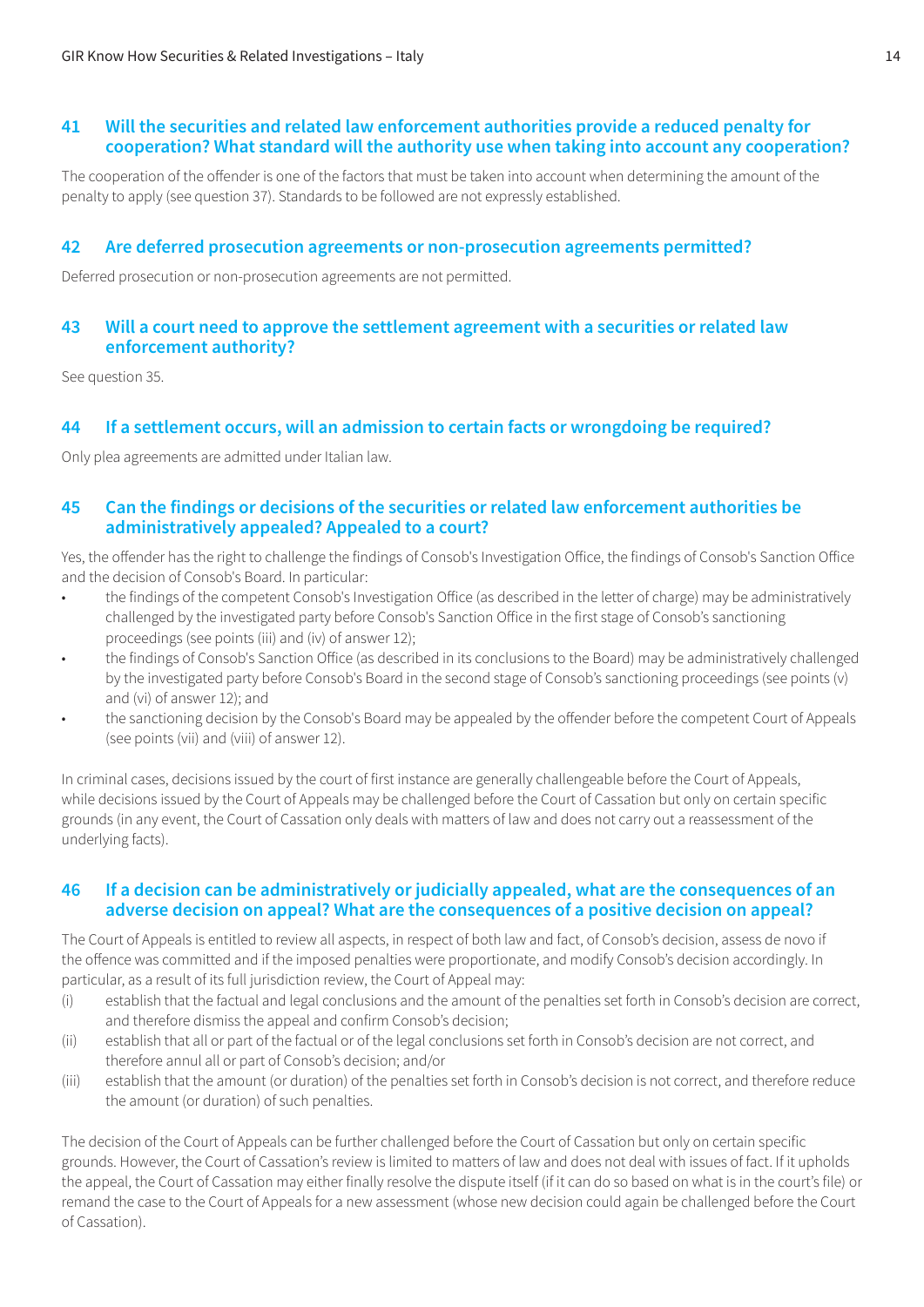As to criminal cases, the review conducted by the Court of Appeals and the Court of Cassation (ie, full de novo assessment by the Court of Appeals and more limited review by the Court of Cassation) does not differ from that just described.

# **Collateral consequences**

#### **47 What are some of the collateral consequences to a resolution or settlement with a securities or related law enforcement authority?**

As mentioned in question 38 above, securities law offences may cause, inter alia, disqualifications of the offender from maintaining or taking offices as a member of the management or supervisory boards of companies, from owning a significant shareholding in supervised companies or from undertaking specific activities, professions, businesses or jobs.

#### **48 What are some of the collateral consequences to a conviction or the imposition of liability by a court?**

The collateral consequences substantially correspond to those applicable by Consob.

#### **49 Can private securities or related legal claims proceed parallel to investigations by securities and related law enforcement authorities?**

Private securities or related claims may generally proceed parallel to investigations by Consob and the public prosecutor. However, rules on evidence in civil proceedings set forth deadlines by which documents and information need to be produced or alleged, and this may make it difficult to use information and documents that emerged at the end of the investigations in the context of civil proceedings started during the same investigations.

#### **50 What effect will findings by an authority in another jurisdiction have in private proceedings?**

Findings by authorities in other jurisdictions would not be binding on Italian courts. Italian courts would evaluate the findings according to their careful assessment.

#### **51 Can private plaintiffs obtain access to the files or documents the securities or related law enforcement authorities collected during the investigation?**

Private parties may obtain access to Consob's investigation file only when the request is made by the person under investigation for the purpose of defending himself in the relevant Consob sanctioning proceeding (see, eg, Decisions of the Italian Constitutional Court Nos. 460/2000 and 32/2005, and Decision of the Administrative Court of Lazio No. 13562/2005).

As mentioned in question 5, in criminal investigations, private parties that have a qualified interest may file a petition with the public prosecutor or the court (depending on whether the investigation is, respectively, ongoing or closed) to access the investigation file.

In recent cases, access has been granted to shareholders of a company under investigation who are interested in assessing potential civil claims against the company.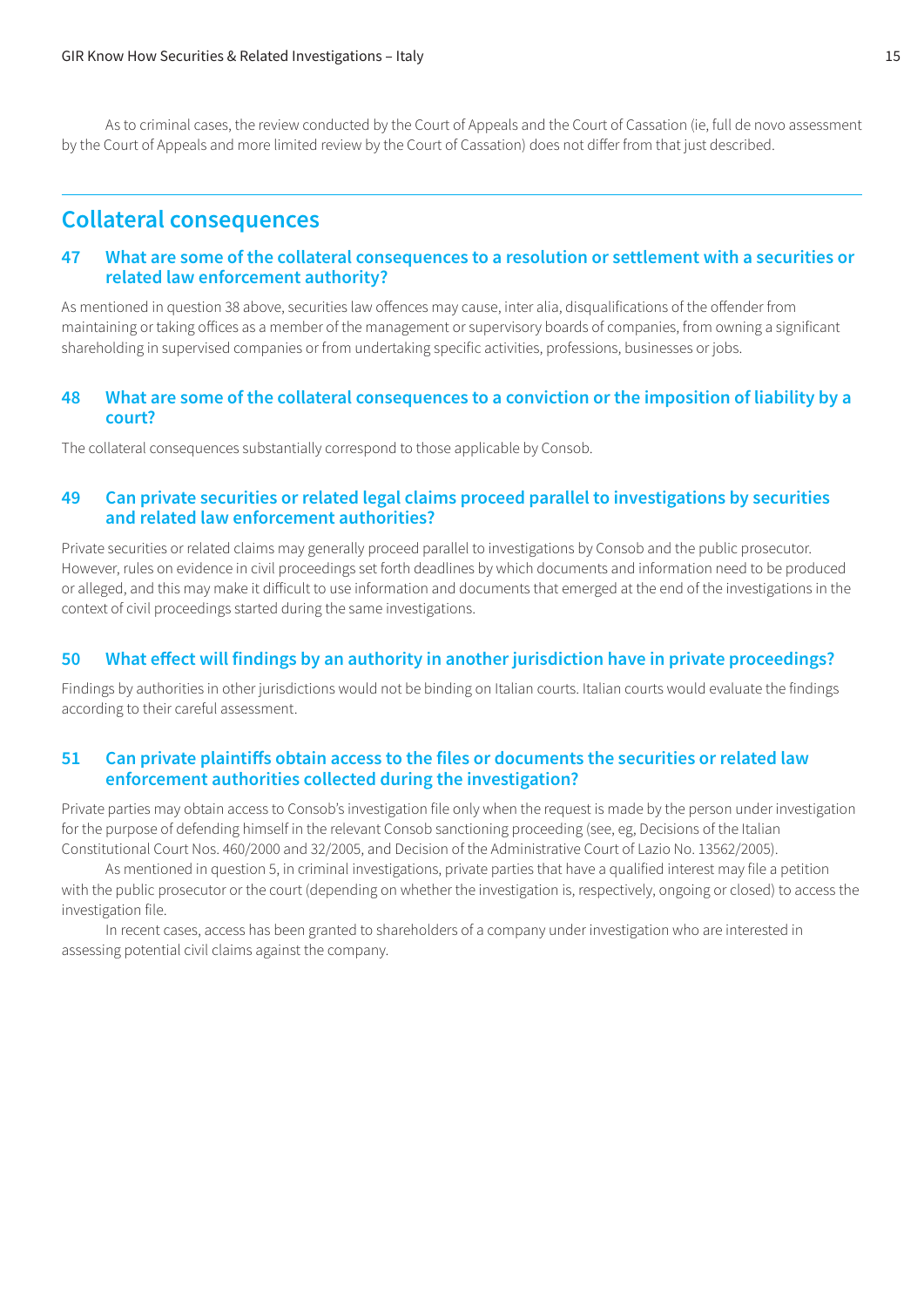

### **Pietro M Fioruzzi** Cleary Gottlieb Steen & Hamilton LLP

Pietro M Fioruzzi is a partner based in the Milan office of Cleary Gottlieb Steen & Hamilton LLP. Mr Fioruzzi's practice focuses on advising international and Italian corporate clients and investment banks on a wide range of disputes.

Mr Fioruzzi represents clients in internal investigations as well as before Italian courts with regard to capital markets, corporate and regulatory matters. He assists clients in investigations and matters related to coordinating investigations by administrative authorities and compliance by administrative and supervisory boards with their corporate governance obligations. He also advises public Italian companies as to board structure and practice and special committees, as well as on compensation and benefit matters.

Mr Fioruzzi joined the firm in 1997 and worked in the New York office until 1998, when he moved back to Italy to the firm's then newly opened Rome office. He was resident in the Rome office from 1998 through 2001, when he helped open the Milan office, and became a partner in 2006. Mr Fioruzzi graduated with honours from the State University of Milan law school in 1993 and received an LL M degree from Harvard Law School in 1997. He spent the 1996 academic year as a visiting scholar at the University of Munich. Prior to joining the firm, he worked at the law firm of Professor Pier Giusto Jaeger until spring 1995.

Mr Fioruzzi is a member of the Bars in Milan and New York. He is a native Italian speaker and is fluent in English and German.



#### **Andrea Mantovani** Cleary Gottlieb Steen & Hamilton LLP

Andrea Mantovani is an associate based in the Rome office of Cleary Gottlieb Steen & Hamilton LLP.

Mr Mantovani's practice is primarily devoted to corporate law and litigation. He has extensive experience in the practice of domestic and international litigation. Additionally, he regularly advises clients on variouscontractual, corporate and compliance matters, including in connection with internal investigations and investigations carried out by public authorities. Mr Mantovani also assists clients in the area of personal data protection, including in the context of supervising authorities' investigations as well as regarding the design and implementation of global data protection compliance programmes.

Mr Mantovani graduated, summa cum laude, from "Roma Tre" University and obtained a PhD in corporate law from the International Doctoral School of Law and Economics "Tullio Ascarelli". He received an LLM degree from Columbia University School of Law, where he was a Harlan Fiske Stone Scholar.

Mr Mantovani is a member of the Bars in Rome and New York.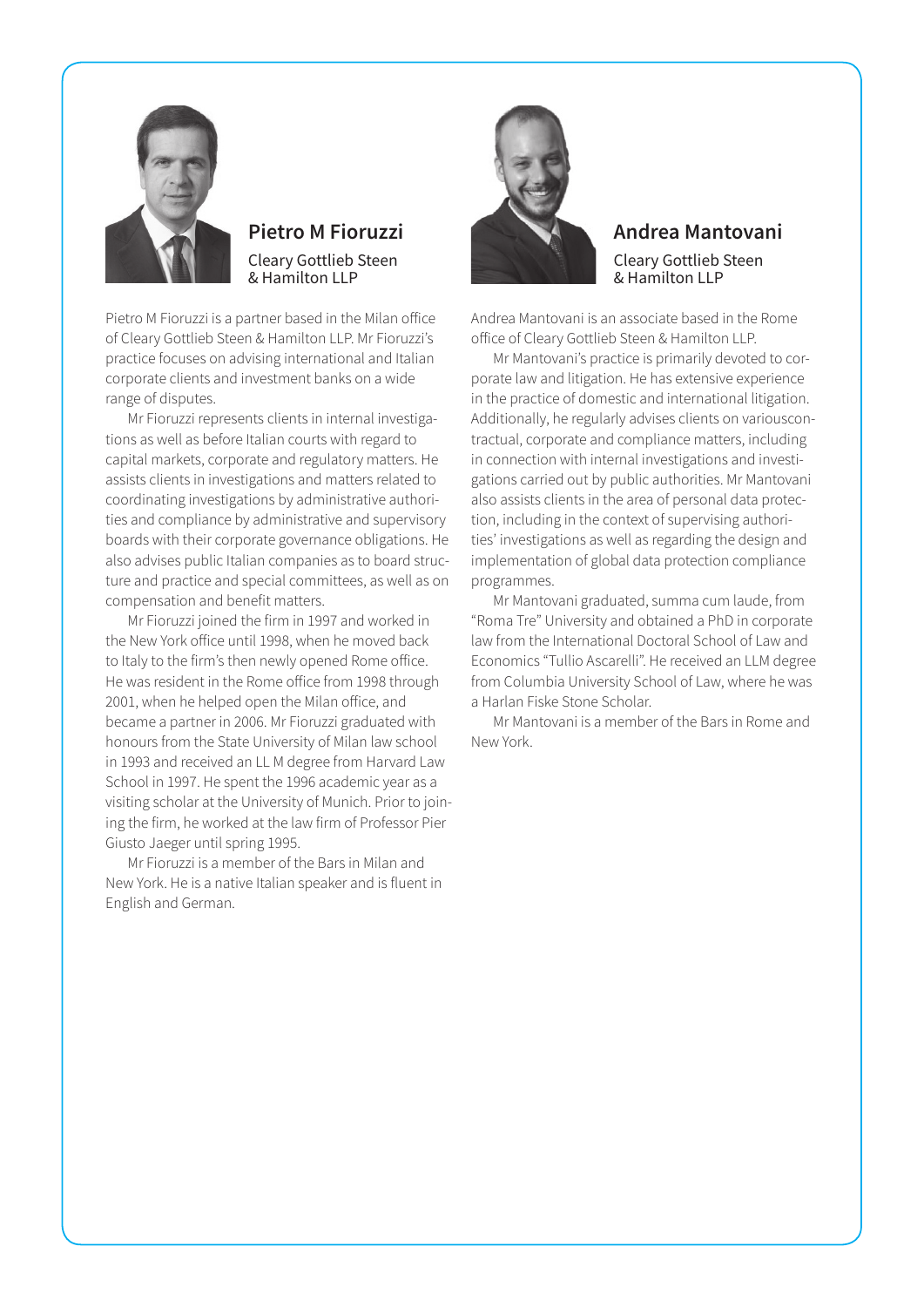

# **Bernardo Massella Ducci Teri** Cleary Gottlieb Steen & Hamilton LLP

Bernardo Massella Ducci Teri is an associate based in the Rome office of Cleary Gottlieb Steen & Hamilton LLP. In 2016 and 2017, he was resident in the Washington, DC, office.

Mr Massella Ducci Teri's practice mainly focuses on corporate and bankruptcy law, as well as EU and Italian banking and financial regulation, with significant experience in litigation and enforcement matters including cross-border regulatory investigations and white-collar criminal proceedings relating to alleged breaches of banking and financial regulation. Mr Massella Ducci Teri has authored several articles on banking, corporate and bankruptcy law, published in Italian primary law reviews and has recently co-authored an article titled

"The Reform of Bank Creditor Hierarchy in the EU", published by Revue de Droit Bancaire et Financier. He is also active on the blog Cleary Enforcement Watch.

Mr Massella Ducci Teri graduated with honours from Università degli studi di Roma Tor Vergata (recipient of the Sebastiano e Rita Raeli graduation award). He earned his LLM in banking and financial law at the Boston University School of Law, Morin Center for Banking and Finance (recipient of the Dennis S Aronowitz Award for Academic Excellence in Banking and Financial Law as first of the Class of 2009) and his PhD at Università degli studi di Roma Tor Vergata.

Mr Massella Ducci Teri is a member of the Bars in Rome, New York and Washington, DC.